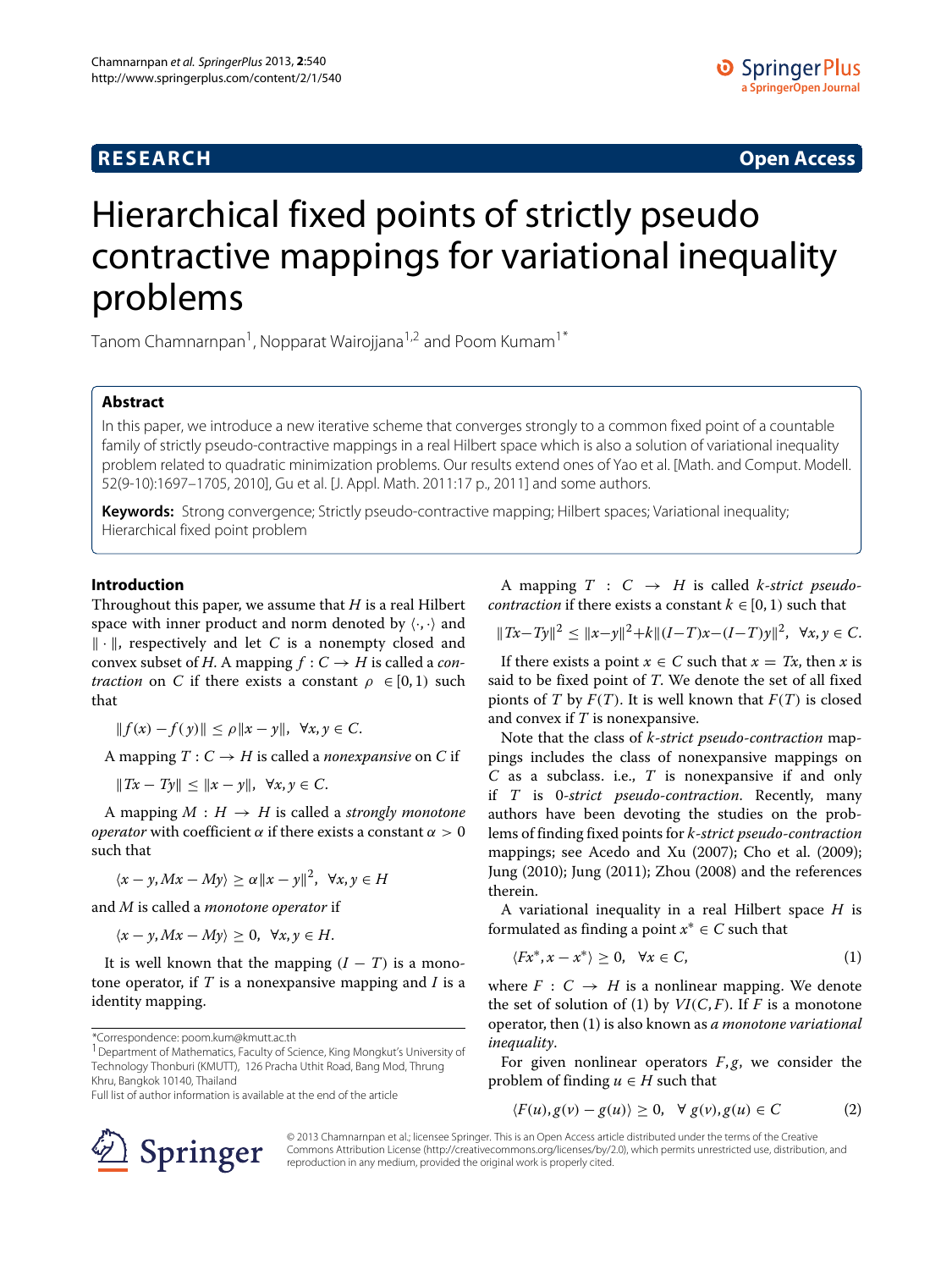which is known as *the general variational inequality problem*. For given nonlinear operators *F*, *g*, *h*, we consider the problem of finding  $u \in H : h(u) \in C$  such that

$$
\langle F(u), g(v) - h(u) \rangle \ge 0, \quad \forall g(v) \in C \tag{3}
$$

which is called *the extended general variational inequality*.

The variational inequalities have been studied widely and are being used as a mathematical programming tool in modeling a wide class of problems arising in several branches of pure and applied sciences; see Baiocchi and Capelo [\(1984\)](#page-10-2); Giannessi and Maugeri [\(1995\)](#page-10-3); Kinderlehrer and Stampacchia [\(1980\)](#page-11-3). For general variational inequalities and extended general variational inequalities, we can refer Noor [\(2004](#page-11-4)[,2009\)](#page-11-5); Noor et al. [\(2012a](#page-11-6)[,2012b\)](#page-11-7) and references therein.

It is well-known that the variational inequality [\(1\)](#page-0-0) is equivalent to the fixed point equation

$$
x^* = P_C[(I - \gamma F)x^*], \tag{4}
$$

where  $\gamma > 0$  and  $P_C$  is the metric projection of *H* onto *C* which assigns, to each  $x \in H$ , the unique point in *C*, denoted  $P_C[x]$ , such that

$$
||x - P_C[x]|| = \inf{||x - y|| : y \in C}.
$$

Therefore, fixed point algorithms can be applied to solve variational inequalities.

The following problem is called a *hierarchical fixed point problem:* Find  $x^* \in F(T)$  such that

$$
\langle x^* - Sx^*, x - x^* \rangle \ge 0, \quad \forall x \in F(T). \tag{5}
$$

where  $S : C \rightarrow H$  be a mapping. It is known that the hierarchical fixed point problem [\(5\)](#page-1-0) links with some monotone variational inequalities and convex programming problems; see Gu et al. [\(2011\)](#page-11-8); Yao et al. [\(2010\)](#page-11-9).

In order to solve the hierarchical fixed point problem [\(5\)](#page-1-0), Moudafi [\(2007\)](#page-11-10) intoduced the following Krasnoselski-Mann algorithm:

$$
x_{n+1} = (1 - \alpha_n)x_n + \alpha_n(\beta_n S x_n + (1 - \beta_n)T x_n), \qquad (6)
$$

where *S*,  $T: C \rightarrow C$  are two nonexpansive mappings,  $\{\alpha_n\}$ and  $\{\beta_n\}$  are two sequences in  $(0, 1)$ . Then he showed that  ${x_n}$  converges weakly to a fixed point of *T* which is a solution of problem [\(5\)](#page-1-0). For obtaining a strong convergence result, in Mainge and Moudafi [\(2007\)](#page-11-11) and Marino and Xu [\(2011\)](#page-11-12) introduced the following algorithm:

$$
x_{n+1} = (1 - \alpha_n)f(x_n) + \alpha_n(\beta_n S x_n + (1 - \beta_n)T x_n), \quad (7)
$$

where  $f : C \to C$  is a contraction mapping, *S* and *T* :  $C \rightarrow C$  are two nonexpansive mappings,  $\{\alpha_n\}$  and  $\{\beta_n\}$ are two sequences in  $(0, 1)$ . Then they showed that  $\{x_n\}$ converges strongly to a fixed point of *T* which is a solution of problem [\(5\)](#page-1-0).

On the other hand, Cianciaruso et al. [\(2009\)](#page-10-4) introduced a two step algorithm to solve the problem [\(5\)](#page-1-0) as follows:

<span id="page-1-1"></span>
$$
\begin{cases}\n y_n = \beta_n S x_n + (1 - \beta_n) x_n, \\
 x_{n+1} = \alpha_n f(x_n) + (1 - \alpha_n) T y_n,\n\end{cases}
$$
\n(8)

where  $f : C \rightarrow C$  is a contraction mapping, *S* and  $T: C \to C$  are two nonexpansive mappings,  $\{\alpha_n\}$  and  $\{\beta_n\}$ are two sequences in *(*0, 1*)*. Under some certain restrictions on parameters, the authors proved the sequence  $\{x_n\}$ generated by [\(8\)](#page-1-1) converges strongly to  $x^* \in F(T)$ , which is a unique solution of the following variational inequality:

<span id="page-1-3"></span>
$$
\langle (I - f)x^*, x - x^* \rangle \ge 0, \quad \forall x \in F(T). \tag{9}
$$

By changing the restrictions on parameters, the authors obtained another result on the iterative scheme [\(8\)](#page-1-1) , i.e., the sequence  $\{x_n\}$  generated by [\(8\)](#page-1-1) converges strongly to *x*<sup>∗</sup> ∈ *F(T)*, which is a unique solution of the following variational inequality:

<span id="page-1-4"></span>
$$
\langle \frac{1}{\tau}(I-f)x^* + (I-S)x^*, x - x^* \rangle \ge 0, \quad \forall x \in F(T), \tag{10}
$$

where  $\tau \in (0, \infty)$  is a constant.

<span id="page-1-0"></span>In 2010, Yao et al. [\(2010\)](#page-11-9) modified the two step algorithm [\(8\)](#page-1-1) to extend Range of *f* from *C* to *H* by using the metric projection of *H* onto *C*. They introduced the following iterative scheme:

<span id="page-1-2"></span>
$$
\begin{cases}\n y_n = \beta_n S x_n + (1 - \beta_n) x_n, \\
 x_{n+1} = P_C[\alpha_n f(x_n) + (1 - \alpha_n) T y_n],\n\end{cases}
$$
\n(11)

where  $f : C \rightarrow H$  is a contraction mapping, *S* and  $T : C \rightarrow C$  are two nonexpansive mappings,  $\{\alpha_n\}$  and {*βn*} are two sequences in *(*0, 1*)*. The authors proved the sequence  $\{x_n\}$  generated by [\(11\)](#page-1-2) converges strongly to  $x^* \in$  $F(T)$ , which is a unique solution of one of the variational inequalities [\(9\)](#page-1-3) and [\(10\)](#page-1-4).

<span id="page-1-5"></span>In 2011, Gu et al. [\(2011\)](#page-11-8) introduced the following iterative algorithm:

$$
\begin{cases}\n y_n = P_C[\beta_n S x_n + (1 - \beta_n) x_n], \\
 x_{n+1} = P_C[\alpha_n f(x_n) + \sum_{i=1}^n (\alpha_{i-1} - \alpha_i) T_i y_n], \quad \forall n \ge 1,\n\end{cases}
$$
\n(12)

where  $f : C \to H$  is a contraction mapping,  $S : C \to H$ is a nonexpansive mapping,  ${T_i}_{i=1}^{\infty} : C \to C$  is a countable family of nonexpansive mappings,  $\alpha_0 = 1$ ,  $\{\alpha_n\}$  and  ${\beta_n}$  are two sequences in (0, 1). The authors proved the sequence  $\{x_n\}$  generated by [\(12\)](#page-1-5) converges strongly to  $x^* \in$ *F(T)*, which is a unique solution of one of the variational inequalities [\(9\)](#page-1-3) and [\(10\)](#page-1-4).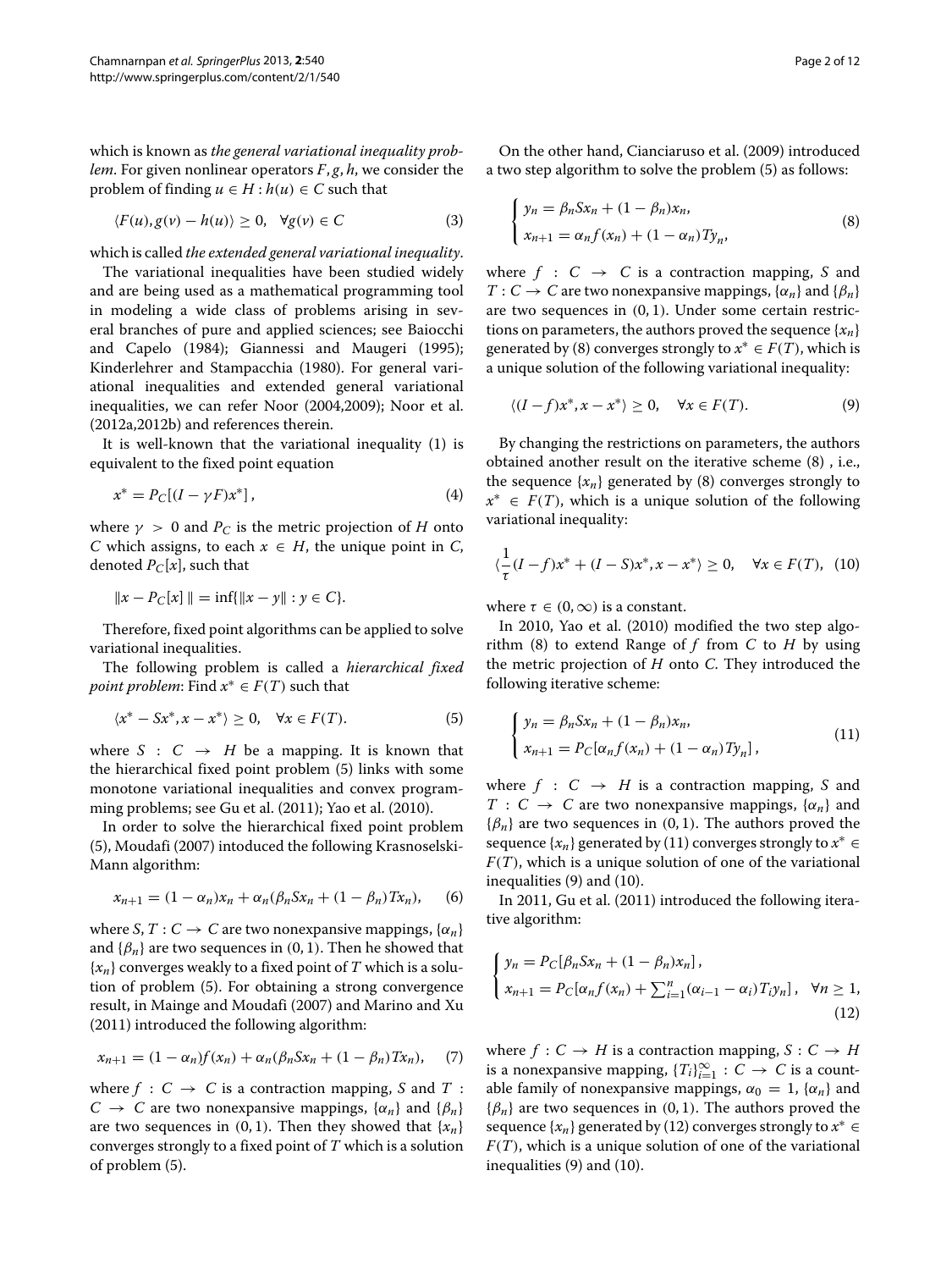In this paper, motivated and inspired by the results of Gu et al. [\(2011\)](#page-11-8), we introduce and study the following iterative scheme:

<span id="page-2-0"></span>
$$
\begin{cases}\ny_n = P_C[\beta_n S x_n + (1 - \beta_n) x_n], \\
x_{n+1} = P_C[\alpha_n f(x_n) + \sum_{i=1}^n (\alpha_{i-1} - \alpha_i) V_i y_n], \quad \forall n \ge 1,\n\end{cases}
$$
\n(13)

where  $V_i = k_i I + (1 - k_i) T_i$  and  $\{T_i\}_{i=1}^{\infty} : C \rightarrow C$  is a countable family of *ki*-strict pseudo-contraction mappings. Under some certain condition on parameters, we first prove that the sequence  $\{x_n\}$  generated by [\(13\)](#page-2-0) converges strongly to  $x^*$  ∈  $\bigcap_{i=1}^{\infty} F(T_i)$  which is a unique solution of the following variational inequality:

$$
\langle (I-f)x^*, x-x^* \rangle \ge 0, \quad \forall x \in \bigcap_{i=1}^{\infty} F(T_i). \tag{14}
$$

By changing the restrictions on parameters, we also prove that the sequence  $\{x_n\}$  generated by [\(13\)](#page-2-0) converges strongly to  $x^* \in \bigcap_{i=1}^{\infty} F(T_i)$ , which is a unique solution of the following variational inequality:

$$
\langle \frac{1}{\tau}(I-f)x^* + (I-S)x^*, x - x^* \rangle \ge 0, \quad \forall x \in \bigcap_{i=1}^{\infty} F(T_i),
$$
\n(15)

where  $\tau \in (0, \infty)$  is a constant. It is easy to see that, if  $k_i = 0$  for each  $i > 1$ , then our algorithm [\(13\)](#page-2-0) is reduced to algorithm [\(12\)](#page-1-5) of Gu et al. Also our results extend the corresponding one of Yao et al. [\(2010\)](#page-11-9); Xu [\(2004\)](#page-11-13); Cianciaruso et al. [\(2009\)](#page-10-4); Moudafi [\(2000\)](#page-11-14) and Gu et al. [\(2011\)](#page-11-8) from the countable family of nonexpansive mappings to more general the countable family of strictly pseudo contraction mappings.

## **Preliminaries**

This section collects some lemma which be use in the proofs for the main results in the next section. Some of them are known; others are not hard to derive.

We will use the following notation:

- (i)  $\rightarrow$  for strong convergence and  $\rightarrow$  for weak convergence.
- (ii)  $\omega_w(x_n) = \{x : x_{n_i} \to x\}$  denotes the weak  $\omega$ -limit set of  $\{x_n\}$ .

**Lemma 1.** Browder [\(1976\)](#page-10-5) *Let H be a Hilbert space, C is a closed convex subset of H and T* :  $C \rightarrow C$  *be a nonexpansive mapping with*  $F(T) \neq \emptyset$ *. If*  $\{x_n\}$  *is a sequence in* C *weakly converging to x and if*  ${(I - T)x_n}$  *converges strongly to y, then*  $(I-T)x = y$ *; in particular, if*  $y = 0$  *then*  $x \in F(T)$ *.* 

**Lemma 2.** Acedo and Xu [\(2007\)](#page-10-0) *Let C be a nonempty closed convex subset of a real Hilbert space H. If*  $T : C \rightarrow C$ *is a k-strict pseudo-contraction, then the mapping I*  $-$  *T is demiclosed at 0. That is, if* {*xn*} *is a sequence in C weakly* *converging to x and*  ${(I-T)x_n}$  *converges strongly to 0, then*  $(I - T)x = 0.$ 

<span id="page-2-2"></span>**Lemma 3.** *Let*  $x \in H$  *and*  $z \in C$  *be any points. Then we have the following:*

- 1. That  $z = P_C[x]$  if and only if there holds the relation:  $\langle x-z, y-z \rangle \leq 0, \ \forall y \in C.$
- 2. That  $z = P_C[x]$  if and only if there holds the relation:  $||x - z||^2$  <  $||x - y||^2$  −  $||y - z||^2$ ,  $∀y ∈ C$ .
- 3. There holds the relation:

$$
\langle P_C[x] - P_C[y], x - y \rangle \geq ||P_C[x] - P_C[y]||^2, \ \forall x, y \in H.
$$

Consequently,  $P_C$  is nonexpansive and monotone.

<span id="page-2-3"></span>**Lemma 4.** Marino and Xu [\(2006\)](#page-11-15) *Let H be a Hilbert space, C* be a closed convex subset of H,  $f : C \rightarrow H$  be a con*traction with coefficient*  $0 < \rho < 1$  *and*  $T : C \rightarrow C$ *be a nonexpansive mapping. Then, for*  $0 < \gamma < \bar{\gamma}/\rho$ , for  $x, y \in C$ ,

1. the mapping  $(I - f)$  is strongly monotone with coefficient  $(1 - \rho)$  that is

$$
\langle x - y, (I - f)x - (I - f)y \rangle \ge (1 - \rho) \|x - y\|^2.
$$

2. the mapping  $(I - T)$  is monotone, that is

$$
\langle x-y, (I-T)x - (I-T)y \rangle \ge 0.
$$

<span id="page-2-1"></span>**Lemma 5.** Xu [\(2002\)](#page-11-16) *Assume that* {*an*} *is a sequence of nonnegative numbers such that*

 $a_{n+1} < (1 - \gamma_n)a_n + \delta_n, \ \forall n > 0,$ 

*where*  $\{\gamma_n\}$  *is a sequence in*  $(0, 1)$  *and*  $\{\delta_n\}$  *is a sequence in* R *such that*

1. 
$$
\sum_{n=1}^{\infty} \gamma_n = \infty,
$$
  
2. 
$$
\limsup_{n \to \infty} \frac{\delta_n}{\gamma_n} \le 0 \text{ or } \sum_{n=1}^{\infty} |\delta_n| < \infty.
$$

*Then*  $\lim_{n\to\infty} a_n = 0$ .

**Lemma 6.** Acedo and Xu [\(2007\)](#page-10-0) *Let C be a closed convex subset of H. Let* {*xn*} *be a bounded sequence in H*. *Assume that*

- (1) The weak  $\omega$ -limit set  $\omega_w(x_n) \subset C$ ,
- (2) For each  $z \in C$ ,  $\lim_{n \to \infty} ||x_n z||$  exists.

Then {*xn*} is weakly convergent to a point in *C*.

**Lemma 7.** Zhou [\(2008\)](#page-11-2) *Let H be a real Hilbert space, C be a closed and convex subset of H, and T be a k-strict pseudocontraction mapping on C, then F(T) is closed convex, so that the projection*  $P_{F(T)}$  *is well defined.*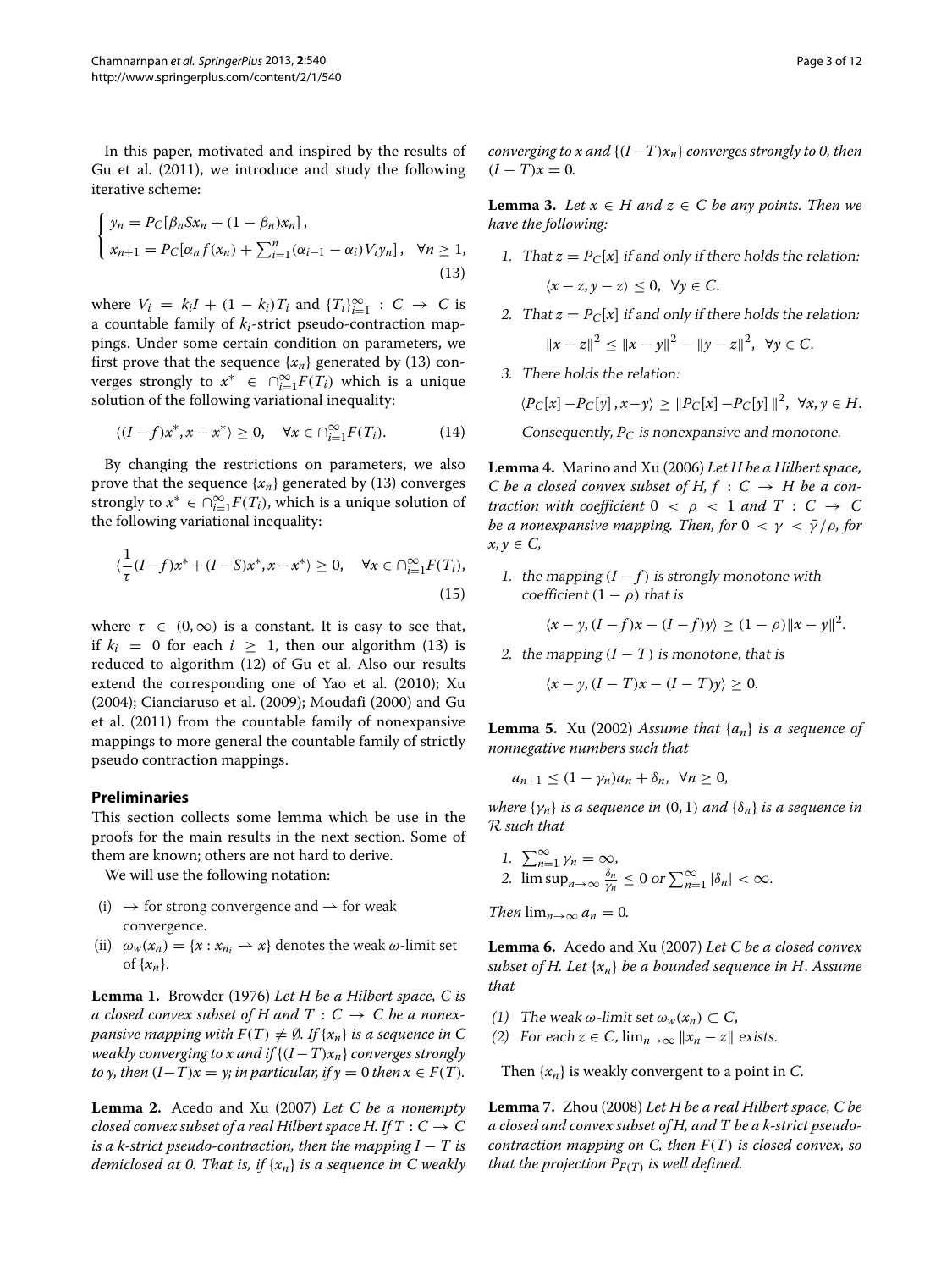**Lemma 8.** Zhou [\(2008\)](#page-11-2) *Let H be a Hilbert space, C be a closed and convex subset of H, and T* :  $C \rightarrow H$  *be a k-strict pseudo-contraction mapping. Define a mapping*  $V : C \rightarrow$ *H* by  $Vx = \lambda x + (1 - \lambda)$  *Tx* for all  $x \in C$ . Then, as  $\lambda \in [k, 1)$ *, V* is a nonexpansive mapping such that  $F(V) = F(T)$ .

<span id="page-3-2"></span>**Lemma 9.** Gu et al. [\(2011\)](#page-11-8) *Let H be a Hilbert space and C be a nonempty closed and convex subset of H. Let T be a nonexpansive mapping of C into itself such that*  $F(T) \neq \emptyset$ *. Then*  $||Tx - x||^2 \leq 2\langle x - Tx, x - x' \rangle$ ,  $\forall x' \in F(T)$ ,  $\forall x \in C$ .

## **Main results**

Let us consider the net iterative scheme as follows:

$$
\begin{cases}\ny_n = P_C[\beta_n S x_n + (1 - \beta_n) x_n], \\
x_{n+1} = P_C[\alpha_n f(x_n) + \sum_{i=1}^n (\alpha_{i-1} - \alpha_i) V_i y_n], \quad \forall n \ge 1,\n\end{cases}
$$
\n(16)

where  $V_i = k_i I + (1 - k_i) T_i$ ,  $f : C \rightarrow H$  is a  $\rho$ contraction mapping,  $S : C \rightarrow H$  is a nonexpansive mapping,  ${T_i}_{i=1}^{\infty}$  : *C*  $\rightarrow$  *C* is a countable family of  $k_i$ strict pseudo-contraction mappings and  $\bigcap_{i=1}^{\infty} F(T_i) \neq \emptyset$ . Set  $\alpha_0 = 1$ ,  $\{\alpha_n\} \subset (0, 1)$  is a strictly decreasing sequence and  $\{\beta_n\} \subset (0, 1)$ . As we will see the convergence of the scheme depends on the choice of the parameters  $\{\alpha_n\}$  and {*βn*}. We list some possible hypotheses on them:

- (H1) there exists  $\gamma > 0$  such that  $\beta_n \leq \gamma \alpha_n$ ;<br>(H2)  $\lim_{n \to \infty} \beta_n / \alpha_n = \tau \in [0, \infty)$ ;
- (H2)  $\lim_{n\to\infty} \frac{\beta_n}{\alpha_n} = \tau \in [0,\infty);$ <br>(H3)  $\lim_{n\to\infty} \frac{\alpha_n}{\alpha_n} = 0$  and  $\sum_{n=1}^{\infty} \frac{\alpha_n}{\alpha_n}$
- (H3)  $\lim_{n \to \infty} \alpha_n = 0$  and  $\sum_{n=1}^{\infty} \alpha_n = \infty$ ;<br>
(H4)  $\sum_{n=1}^{\infty} |\alpha_n \alpha_{n-1}| < \infty$ ;<br>
(H5)  $\sum_{n=1}^{\infty} |\beta_n \beta_{n-1}| < \infty$ ;
- 
- 
- (H6)  $\lim_{n \to \infty} |\alpha_n \alpha_{n-1}| / \alpha_n = 0;$ <br>(H7)  $\lim_{n \to \infty} |\beta_n \beta_{n-1}| / \beta_n = 0;$
- 
- (H7)  $\lim_{n\to\infty} |\beta_n \beta_{n-1}|/\beta_n = 0;$ <br>(H8)  $\lim_{n\to\infty} ||\alpha_n \alpha_{n-1}| + |\beta_n \beta|$ (H8)  $\lim_{n\to\infty} [|\alpha_n - \alpha_{n-1}| + |\beta_n - \beta_{n-1}|] / \alpha_n \beta_n = 0;$ <br>(H9) there exists a constant  $K > 0$  such that there exists a constant  $K > 0$  such that  $\frac{1}{\alpha_n}$  $\left| \frac{1}{\beta_n} - \frac{1}{\beta_{ni1}} \right| \leq K.$

<span id="page-3-1"></span>**Proposition 1.** *Assume that (H1) holds. Then* {*xn*} *and* {*yn*} *are bounded.*

*Proof.* Let 
$$
z \in \bigcap_{i=1}^{\infty} F(T_i) = \bigcap_{i=1}^{\infty} F(V_i)
$$
. Then we have

$$
||x_{n+1} - z|| = \left\| P_C[\alpha_n f(x_n) + \sum_{i=1}^n (\alpha_{i-1} - \alpha_i) V_i y_n] - P_C[z] \right\|
$$
  

$$
\leq \left\| \alpha_n f(x_n) + \sum_{i=1}^n (\alpha_{i-1} - \alpha_i) V_i y_n - z \right\|
$$
  

$$
= \left\| \alpha_n (f(x_n) - z) + \sum_{i=1}^n (\alpha_{i-1} - \alpha_i) (V_i y_n - z) \right\|
$$

<span id="page-3-0"></span>
$$
\leq \alpha_n \|f(x_n) - f(z)\| + \alpha_n \|f(z) - z\| \n+ \sum_{i=1}^n (\alpha_{i-1} - \alpha_i) \|V_i y_n - z\| \n\leq \alpha_n \rho \|x_n - z\| + \alpha_n \|f(z) - z\| \n+ \sum_{i=1}^n (\alpha_{i-1} - \alpha_i) \|y_n - z\| \n+ \sum_{i=1}^n (\alpha_{i-1} - \alpha_i) \|y_n - z\| \n+ \sum_{i=1}^n (\alpha_{i-1} - \alpha_i) \| \beta_n S x_n + (1 - \beta_n) x_n - z\| \n+ \sum_{i=1}^n (\alpha_{i-1} - \alpha_i) \| \beta_n S x_n + (1 - \beta_n) \|x_n - z\| ) \n+ \sum_{i=1}^n (\alpha_{i-1} - \alpha_i) (\beta_n \| S x_n - S z\| + \beta_n \| S z - z\| \n\leq \alpha_n \rho \|x_n - z\| + \alpha_n \|f(z) - z\| + (1 - \beta_n) \|x_n - z\| ) \n+ \sum_{i=1}^n (\alpha_{i-1} - \alpha_i) (\beta_n \|x_n - z\| + \beta_n \|S z - z\| \n= \alpha_n \rho \|x_n - z\| + \alpha_n \|f(z) - z\| \n+ \sum_{i=1}^n (\alpha_{i-1} - \alpha_i) (\|x_n - z\| + \beta_n \|S z - z\| ) \n= \alpha_n \rho \|x_n - z\| + \alpha_n \|f(z) - z\| \n+ (1 - \alpha_n) (\|x_n - z\| + \beta_n \|S z - z\| ) \n= (1 - \alpha_n (1 - \rho)) \|x_n - z\| + \alpha_n \|f(z) - z\| \n+ (\alpha_n (1 - \rho)) \|x_n - z\| + \alpha_n \|f(z) - z\| \n+ \beta_n \|S z - z\| \n\leq (1 - \alpha_n (1 - \rho)) \|x_n - z\| + \alpha_n \|f(z) - z\| \n+ \gamma \|S z - z\|.
$$
\n(17)

So, by induction, one can obtain that

$$
||x_n - z|| \le \max\left\{ ||x_0 - z||, \frac{1}{1 - \rho} [\|f(z) - z\| + \gamma \|Sz - z\| \right\}.
$$
\n(18)

Hence  $\{x_n\}$  is bounded. Of course  $\{y_n\}$  is bounded too.

<span id="page-3-3"></span>**Proposition 2.** *Suppose that (H1) and (H3) hold. Also, assume that either (H4) and (H5) hold, or (H6) and (H7) hold. Then*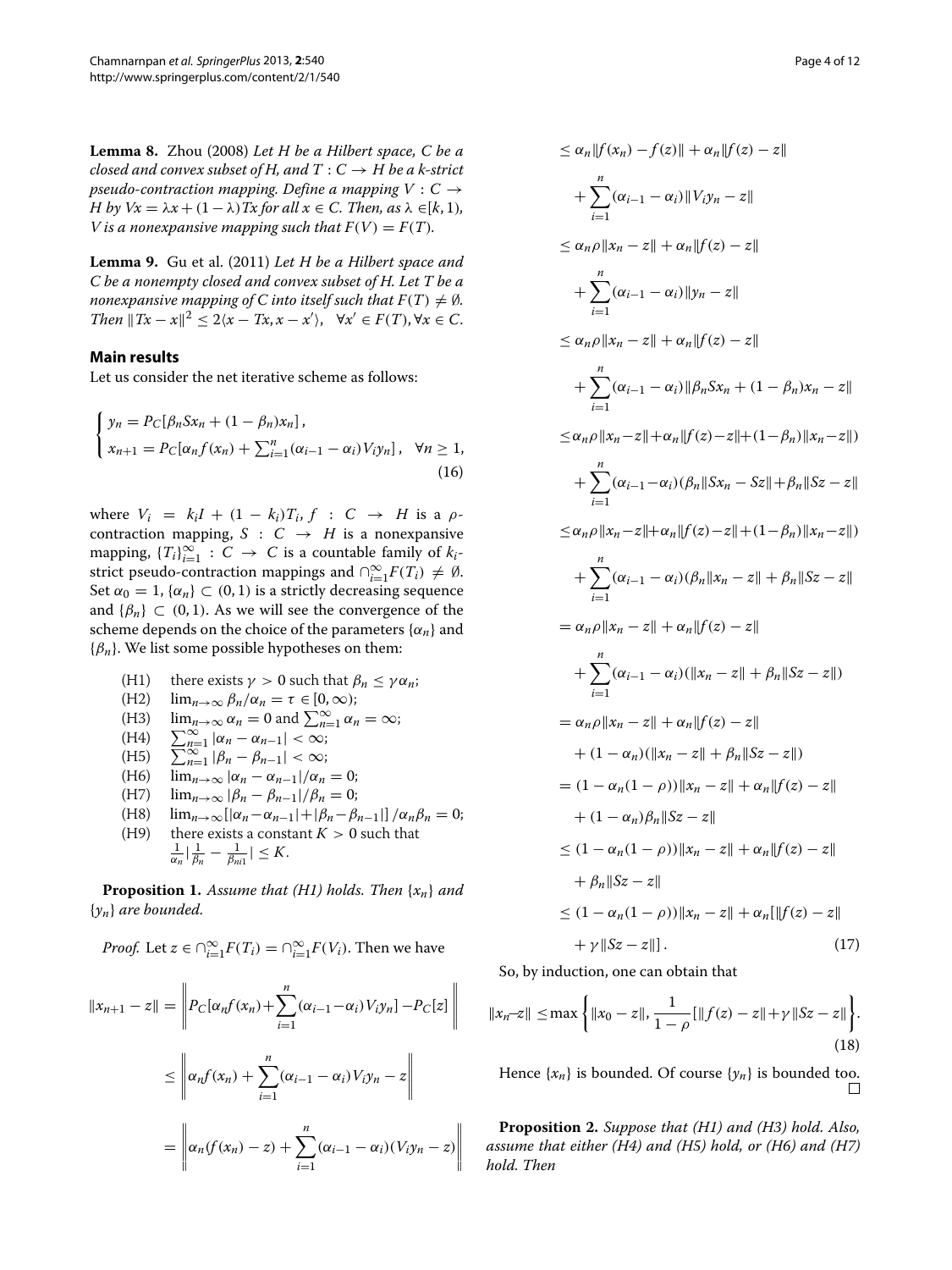(1)  $\{x_n\}$  is asymptotically regular, that is,

$$
\lim_{n \to \infty} \|x_{n+1} - x_n\| = 0,
$$
\n(19)

(2) the weak cluster points set  $\omega_w(x_n) \subset \bigcap_{i=1}^{\infty} F(T_i)$ .

*Proof.* Set  $u_n = \alpha_n f(x_n) + \sum_{i=1}^n (\alpha_{i-1} - \alpha_i) V_i y_n$ . From [\(16\)](#page-3-0) and since  $P_C$  is a nonexpansive mapping, we have

$$
||x_{n+1} - x_n|| = ||P_C[u_n] - P_C[u_{n-1}||
$$
\n
$$
\le ||u_n - u_{n-1}||
$$
\n
$$
= ||\alpha_n(f(x_n) - f(x_{n-1})) + (\alpha_n - \alpha_{n-1})f(x_{n-1})
$$
\n
$$
+ \sum_{i=1}^n (\alpha_{i-1} - \alpha_i)(V_i y_n - V_i y_{n-1})
$$
\n
$$
+ (\alpha_{n-1} - \alpha_n)V_n y_{n-1} || \le \alpha_n ||f(x_n) - f(x_{n-1})||
$$
\n
$$
+ \sum_{i=1}^n (\alpha_{i-1} - \alpha_i) ||y_n - y_{n-1}||
$$
\n
$$
+ |\alpha_n - \alpha_{n-1}| (||f(x_{n-1})|| + ||V_n y_{n-1}||)
$$
\n
$$
\le \alpha_n \rho ||x_n - x_{n-1}|| + (1 - \alpha_n) ||y_n - y_{n-1}||
$$
\n
$$
+ |\alpha_n - \alpha_{n-1}| (||f(x_{n-1})|| + ||V_n y_{n-1}||).
$$
\n(21)

By definition of  $y_n$  one obtain that

$$
||y_n - y_{n-1}|| = ||P_C[\beta_n S x_n + (1 - \beta_n) x_n]
$$
  
\n
$$
- P_C[\beta_{n-1} S x_{n-1} + (1 - \beta_{n-1}) x_{n-1}]||
$$
  
\n
$$
\leq ||(\beta_n S x_n + (1 - \beta_n) x_n)
$$
  
\n
$$
- (\beta_{n-1} S x_{n-1} + (1 - \beta_{n-1}) x_{n-1})||
$$
  
\n
$$
= ||\beta_n (S x_n - S x_{n-1}) + (\beta_n - \beta_{n-1}) S x_{n-1}
$$
  
\n
$$
+ (1 - \beta_{n-1}) (x_n - x_{n-1}) + (\beta_{n-1} - \beta_n) x_{n-1}||
$$
  
\n
$$
\leq ||x_n - x_{n-1}|| + |\beta_n - \beta_{n-1}| (||S x_{n-1}|| + ||x_{n-1}||).
$$
\n(22)

So, substituting [\(22\)](#page-4-0) in [\(21\)](#page-4-1), we obtain

$$
||x_{n+1} - x_n|| \le \alpha_n \rho ||x_n - x_{n-1}|| + (1 - \alpha_n)[ ||x_n - x_{n-1}||
$$
  
+  $|\beta_n - \beta_{n-1}| (||Sx_{n-1}|| + ||x_{n-1}||)]$   
+  $|\alpha_n - \alpha_{n-1}| (||f(x_{n-1})|| + ||V_n y_{n-1}||)$   
 $\le (1 - (1 - \rho)\alpha_n) ||x_n - x_{n-1}||$   
+  $|\beta_n - \beta_{n-1}| (||Sx_{n-1}|| + ||x_{n-1}||)$   
+  $|\alpha_n - \alpha_{n-1}| (||f(x_{n-1})|| + ||V_n y_{n-1}||).$  (23)

By Proposition [1,](#page-3-1) we say

$$
M := \max \left\{ \sup_{n \ge 1} \{ \|Sx_{n-1}\| + \|x_{n-1}\| \}, \sup_{n \ge 1} \{ \|f(x_{n-1})\| + \|V_n y_{n-1}\| \} \right\}.
$$

So, we have

$$
||x_{n+1} - x_n|| \le (1 - (1 - \rho)\alpha_n) ||x_n - x_{n-1}||
$$
  
+  $M[|\alpha_n - \alpha_{n-1}| + |\beta_n - \beta_{n-1}|].$  (24)

So, if (H4) and (H5) hold, we obtain the asymptotic regularity by Lemma [5,](#page-2-1) if instead, (H6) and (H7) hold, from (H1), we can write

<span id="page-4-1"></span>
$$
||x_{n+1} - x_n|| \le (1 - (1 - \rho)\alpha_n) ||x_n - x_{n-1}||
$$
  
+  $M\alpha_n \left[ \frac{|\alpha_n - \alpha_{n-1}|}{\alpha_n} + \frac{|\beta_n - \beta_{n-1}|}{\alpha_n} \right]$   
 $\le (1 - (1 - \rho)\alpha_n) ||x_n - x_{n-1}||$   
+  $M\alpha_n \left[ \frac{|\alpha_n - \alpha_{n-1}|}{\alpha_n} + \gamma \frac{|\beta_n - \beta_{n-1}|}{\beta_n} \right].$  (25)

By Lemma [5,](#page-2-1) we obtain the asymptotics regularity.  $\sum_{n=1}^{\infty} (\alpha_{n-1} - \alpha_n) + \alpha_n = 1$ , we have In order to prove [\(2\)](#page-0-1), since  $V_i x_n \in C$  for each  $i \geq 1$  and

<span id="page-4-0"></span>
$$
\sum_{i=1}^{n} (\alpha_{i-1} - \alpha_i) V_i x_n + \alpha_n p \in C, \quad \forall p \in C.
$$
 (26)

Now, fixing  $p \in \bigcap_{i=1}^{\infty} F(V_i)$ , from [\(16\)](#page-3-0), we have  $\sum_{i=1}^{n} (\alpha_{i-1} - \alpha_i)(x_n - V_i x_n)$  $\sum_{i=1}^{n} (\alpha_{i-1} - \alpha_i)(x_n - V_i x_n)$ 

$$
= P_C [u_n] + (1 - \alpha_n)x_n - \left(\sum_{i=1}^n (\alpha_{i-1} - \alpha_i) V_i x_n + \alpha_n p\right) + \alpha_n p - x_{n+1} = P_C [u_n] - P_C \left[\sum_{i=1}^n (\alpha_{i-1} - \alpha_i) V_i x_n + \alpha_n p\right] + (1 - \alpha_n)(x_n - x_{n+1}) + \alpha_n (p - x_{n+1}).
$$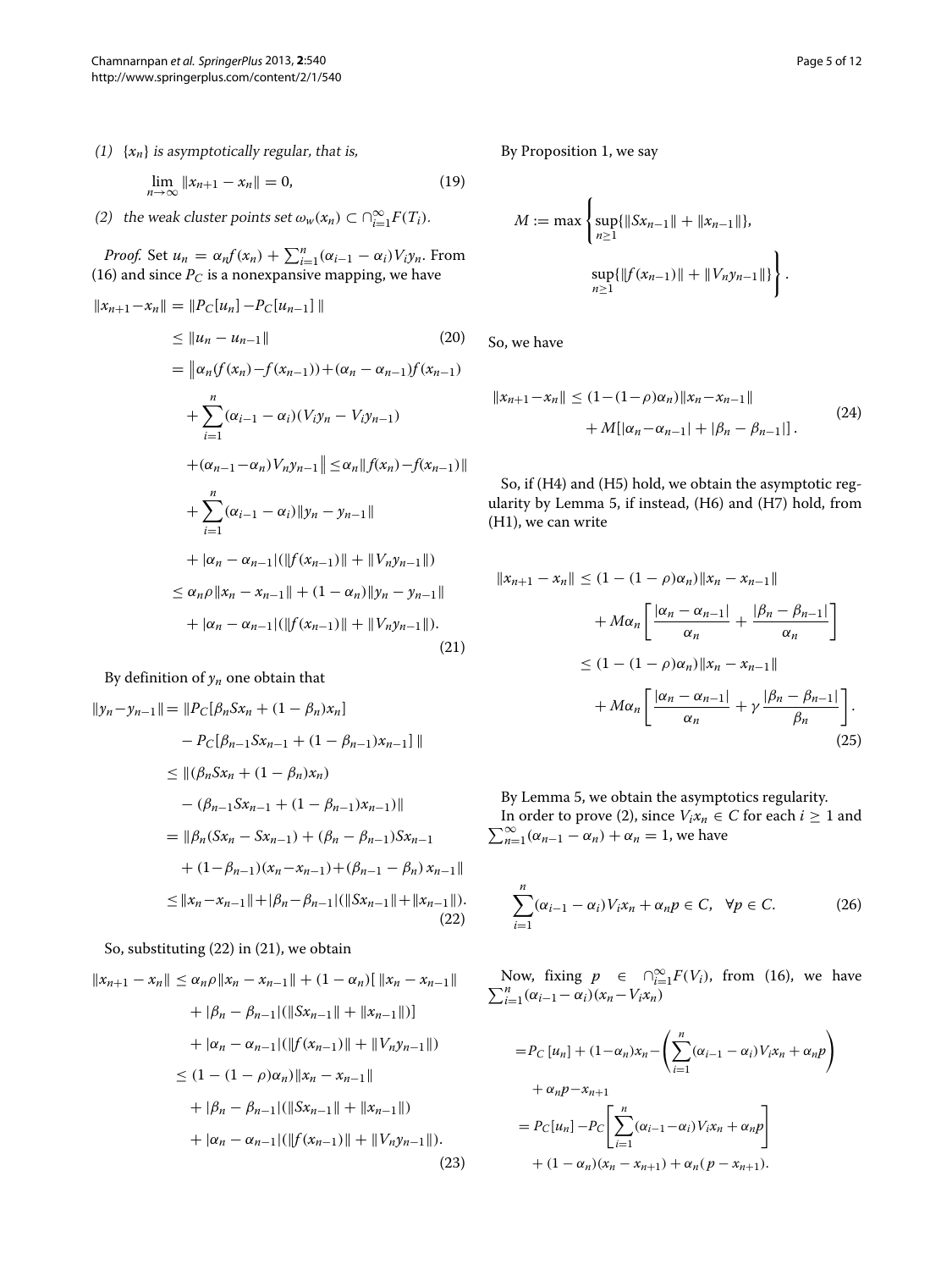It follows that 
$$
\sum_{i=1}^{n} (\alpha_{i-1} - \alpha_i) \langle x_n - V_i x_n, x_n - z \rangle
$$
  
\n
$$
= \left\langle P_C [u_n] - P_C \left[ \sum_{i=1}^{n} (\alpha_{i-1} - \alpha_i) V_i x_n + \alpha_n p \right], x_n - z \right\rangle
$$
  
\n
$$
+ (1 - \alpha_n) \langle x_n - x_{n+1}, x_n - z \rangle + \alpha_n \langle p - x_{n+1}, x_n - z \rangle
$$
  
\n
$$
\leq \left\| u_n - \sum_{i=1}^{n} (\alpha_{i-1} - \alpha_i) V_i x_n + \alpha_n p \right\| \|x_n - z\|
$$
  
\n
$$
+ (1 - \alpha_n) \|x_n - x_{n+1}\| \|x_n - z\| + \alpha_n \|p - x_{n+1}\| \|x_n - z\|
$$
  
\n
$$
= \left\| \alpha_n (f(x_n) - p) + \sum_{i=1}^{n} (\alpha_{i-1} - \alpha_i) (V_i y_n - V_i x_n) \right\| \|x_n - z\|
$$
  
\n
$$
+ (1 - \alpha_n) \|x_n - x_{n+1}\| \|x_n - z\| + \alpha_n \|p - x_{n+1}\| \|x_n - z\|
$$
  
\n
$$
\leq \alpha_n \|f(x_n) - p\| \|x_n - z\| + \sum_{i=1}^{n} (\alpha_{i-1} - \alpha_i) \|y_n - x_n\| \|x_n - z\|
$$
  
\n
$$
+ (1 - \alpha_n) \|x_n - x_{n+1}\| \|x_n - z\| + \alpha_n \|p - x_{n+1}\| \|x_n - z\|
$$
  
\n
$$
\leq \alpha_n \|f(x_n) - p\| \|x_n - x_{n+1}\| \|x_n - z\| + \alpha_n \|p - x_{n+1}\| \|x_n - z\|
$$
  
\n
$$
+ (1 - \alpha_n) \|x_n - x_{n+1}\| \|x_n - z\| + \alpha_n \|p - x_{n+1}\| \|x_n - z\|
$$
  
\n
$$
= \alpha_n \|f(x_n) - p\| \|x_n - z\| + (1 - \alpha_n) \beta_n \|Sx_n - x_n\| \|x_n - z\|
$$
  
\n
$$
+ (1 - \alpha_n) \|x_n -
$$

Now, from Lemma [9](#page-3-2) and [\(27\)](#page-5-0), we get  $\frac{1}{2} \sum_{i=1}^{n} (\alpha_{i-1} - \alpha_i)$  $\alpha_i$ )  $||x_n - V_i x_n||^2$ 

$$
\leq \sum_{i=1}^{n} (\alpha_{i-1} - \alpha_i) \langle x_n - V_i x_n, x_n - z \rangle
$$
  
\n
$$
\leq \alpha_n \| f(x_n) - p \| \| x_n - z \| + (1 - \alpha_n) \beta_n \| S x_n - x_n \| \| x_n - z \|
$$
  
\n
$$
+ (1 - \alpha_n) \| x_n - x_{n+1} \| \| x_n - z \| + \alpha_n \| p - x_{n+1} \| \| x_n - z \|.
$$

By (H1) and (H3), it follows that  $\beta_n \to 0$ , as  $n \to \infty$ , so that

$$
\lim_{n \to \infty} \sum_{i=1}^{n} (\alpha_{i-1} - \alpha_i) \|x_n - V_i x_n\|^2 = 0.
$$
 (28)

<span id="page-5-0"></span> $\frac{\sin(\alpha_i - 1 - \alpha_i)}{|\alpha_i - 1 - \alpha_i|}$   $\|x_n - V_i x_n\|^2 \le \sum_{i=1}^n (\alpha_{i-1} - \alpha_i) \|x_n - x\|^2$ *V<sub>i</sub>x<sub>n</sub>* $\|$ <sup>2</sup> for each *i*  $\geq$  1 and { $\alpha$ <sub>*n*</sub>} is strictly decreasing, one has

$$
\lim_{n \to \infty} ||x_n - V_i x_n|| = 0, \quad \forall i \ge 1.
$$
\n(29)

Hence, we obtain

$$
\lim_{n \to \infty} ||x_n - T_i x_n|| = \lim_{n \to \infty} \frac{||x_n - V_i x_n||}{(1 - k_i)} = 0, \ \forall i \ge 1.
$$

Since  $\{x_n\}$  is asymptotically regular and demiclosedness rinciple, we obtain the proposition. principle, we obtain the proposition.

**Corollary 1.** *Suppose that the hypotheses of Proposition [2](#page-3-3) hold. Then*

- (*i*)  $\lim_{n \to \infty} ||x_n y_n|| = 0;$
- (ii)  $\lim_{n\to\infty}$   $||x_n V_i y_n|| = 0$ ,  $\forall i \ge 1$ ;
- $(iii)$   $\lim_{n\to\infty}$   $\|y_n V_i y_n\| = 0$ ,  $\forall i \ge 1$ .

*Proof.* To prove *(i)*, we can observe that

$$
||x_n - y_n|| \leq \beta_n ||x_n - Sx_n||.
$$

Since  $\beta_n \to 0$  as  $n \to \infty$ , we obtain *(i)*. To prove *(ii)*, we observe that

$$
||y_n - V_i x_n|| \le ||y_n - x_n|| + ||x_n - V_i x_n||, \ \forall i \ge 1
$$

and

$$
||x_n - V_i y_n|| \le ||x_n - y_n|| + ||y_n - V_i x_n||, \ \forall i \ge 1.
$$

Since  $\|y_n - x_n\| \to 0$  and  $\|x_n - V_i x_n\| \to 0$  as  $n \to \infty$ ,  $∀i ≥ 1$ , then  $||y_n - V_i x_n|| → 0$ , that is, we obtain *(ii)*. To prove *(iii)*, we can observe that

$$
||y_n - V_i y_n|| \le ||x_n - y_n|| + ||x_n - V_i y_n||, \ \forall i \ge 1.
$$

By (*i*) and (*ii*), we obtain (*iii*). 
$$
\Box
$$

<span id="page-5-3"></span>**Theorem 1.** *Let C be a nonempty closed and convex subset of a real Hilbert space H. Let*  $f : C \rightarrow H$  *be a ρ-contraction mapping, S* : *C* → *H be a nonexpansive*  $mapping$  and  ${T_i}_{i=1}^{\infty}: C \to C$  be a countable family of  $k_i$ *strict pseudo-contraction mappings and*  $\mathcal{F} = \cap_{i=1}^{\infty} F(T_i) \neq \emptyset$  $\emptyset$ *. Let*  $\alpha_0 = 1$ *, and*  $x_1 \in C$  *and define the sequence* { $x_n$ } *by* 

<span id="page-5-1"></span>
$$
\begin{cases}\ny_n = P_C[\beta_n S x_n + (1 - \beta_n) x_n], \\
x_{n+1} = P_C[\alpha_n f(x_n) + \sum_{i=1}^n (\alpha_{i-1} - \alpha_i) V_i y_n], \ \forall n \ge 1,\n\end{cases}
$$
\n(30)

*where*  $\{\alpha_n\}$   $\subset$   $(0, 1)$  *and*  $\{\alpha_n\}$  *is a strictly decreasing sequence,*  $V_i = k_i I + (1 - k_i) T_i$ ,  $\{\beta_n\} \subset (0, 1)$  *and*  $\{\alpha_n\}$ *and* {*βn*} *are sequences satisfying the conditions (H2) with τ* = 0*, (H3), either (H4) and (H5) , or (H6) and (H7). Then the sequence*  $\{x_n\}$  *converges strongly to a point*  $z \in \mathcal{F}$ *, which is the unique solution of the variational inequality:*

<span id="page-5-2"></span>
$$
\langle (I-f)z, x-z \rangle \ge 0, \quad \forall x \in \mathcal{F}.\tag{31}
$$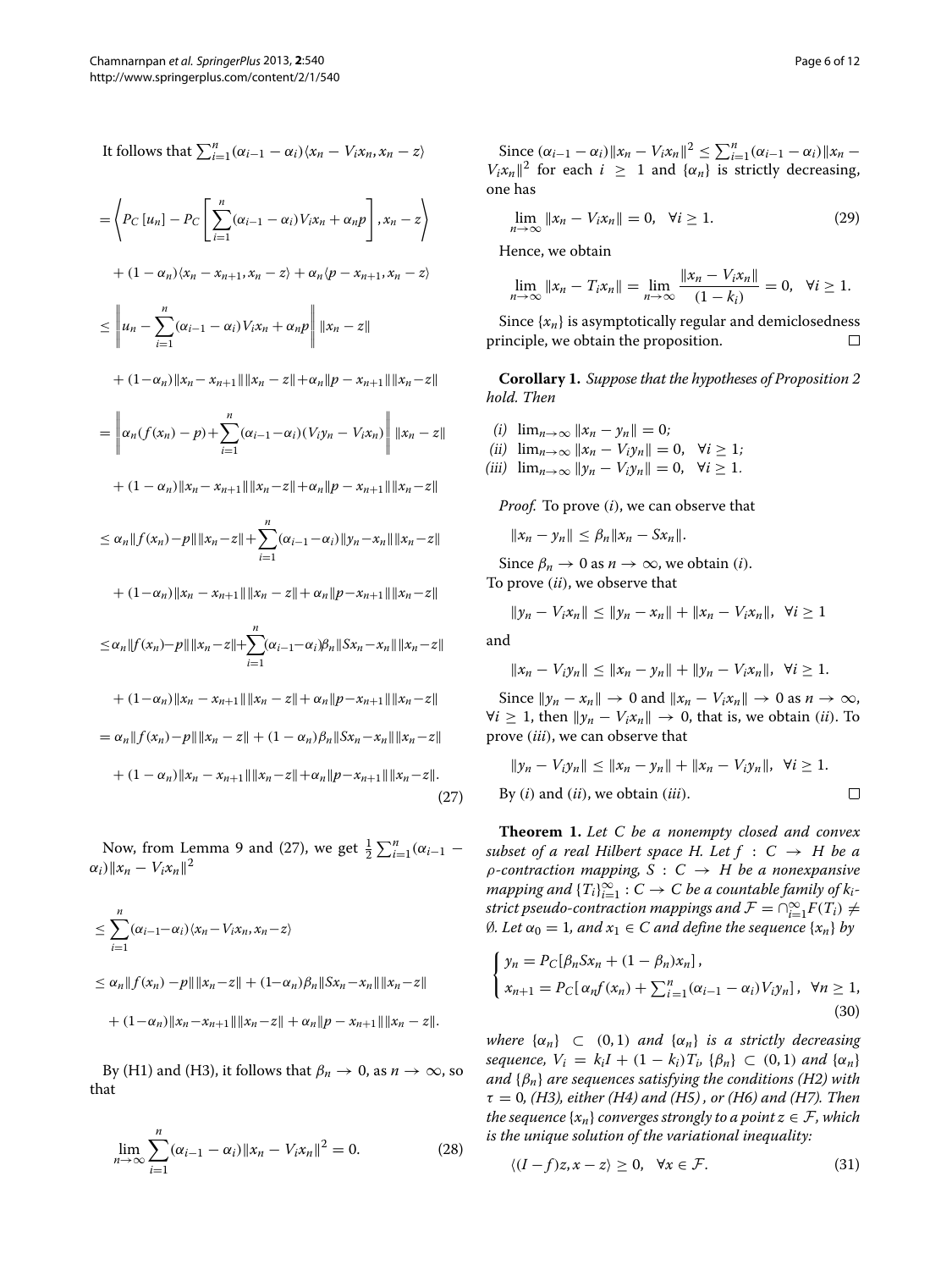*Proof.* First of all, since  $P$ <sub> $F$ </sub> $f$  is a contraction. By Banach contraction principle, so there exists a unique  $z \in \mathcal{F}$  such that  $z = P_{\mathcal{F}}f(z)$ , Moreover, from Lemma [3\(](#page-2-2)1), we have

$$
\langle f(z)-z,y-z\rangle\leq 0, \quad \forall y\in\mathcal{F}.
$$

Since (H2) implies (H1), thus  $\{x_n\}$  is bounded. Moreover, since either (H4) and (H5) or (H6) and (H7) then {*xn*} is asymptotically regular. Similarly, by Proposition [2,](#page-3-3) the weak cluster points set of  $x_n$ , that is,  $\omega_w(x_n)$ , is a subset of F.

Let  $\{x_{n_k}\}$  be a subsequence of  $\{x_n\}$  such that

$$
\limsup_{n\to\infty}\langle f(z)-z,x_n-z\rangle=\lim_{k\to\infty}\langle f(z)-z,x_{n_k}-z\rangle,
$$

and  $x_{n_k} \to x$ . So, it follows that  $x' \in \mathcal{F}$ . Then, we also have

$$
\lim_{k\to\infty}\langle f(z)-z,x_{n_k}-z\rangle=\langle f(z)-z,x'-z\rangle\leq 0.
$$

Set  $u_n = \alpha_n f(x_n) + \sum_{i=1}^n (\alpha_{i-1} - \alpha_i) V_i y_n$ , we obtain

$$
||x_{n+1} - z||^2 = \langle P_C[u_n] - u_n, P_C[u_n] - z \rangle + \langle u_n - z, x_{n+1} - z \rangle.
$$
\n(32)

By Lemma [3\(](#page-2-2)1), we have

<span id="page-6-1"></span>
$$
\langle P_C[u_n] - u_n, P_C[u_n] - z \rangle \le 0. \tag{33}
$$

From [\(32\)](#page-6-0) and [\(33\)](#page-6-1), it follows that  $||x_{n+1}-z||^2$ 

$$
\leq \langle u_n - z, x_{n+1} - z \rangle = \alpha_n \langle f(x_n) - f(z), x_{n+1} - z \rangle
$$
  
+  $\alpha_n \langle f(z) - z, x_{n+1} - z \rangle \sum_{i=1}^n (\alpha_{i-1} - \alpha_i)$   
 $\times \langle V_i y_n - z, x_{n+1} - z \rangle$   
 $\leq \alpha_n \rho ||x_n - z|| ||x_{n+1} - z|| + \alpha_n \langle f(z) - z, x_{n+1} - z \rangle$   
 $\times (1 - \alpha_n) ||y_n - z|| ||x_{n+1} - z|| \leq \alpha_n \rho ||x_n - z||$   
 $\times ||x_{n+1} - z|| + \alpha_n \langle f(z) - z, x_{n+1} - z \rangle$   
 $\times (1 - \alpha_n) ||\beta_n S x_n + (1 - \beta_n) x_n - z|| ||x_{n+1} - z||$ 

$$
\leq \alpha_n \rho \|x_n - z\| \|x_{n+1} - z\| + \alpha_n \langle f(z) - z, x_{n+1} - z \rangle
$$
  
\n
$$
\times (1 - \alpha_n) \|x_n - z\| \|x_{n+1} - z\|
$$
  
\n
$$
+ (1 - \alpha_n) \beta_n \|Sz - z\| \|x_{n+1} - z\|
$$
  
\n
$$
= [1 - \alpha_n (1 - \rho)] \|x_n - z\| \|x_{n+1} - z\|
$$
  
\n
$$
+ \alpha_n \langle f(z) - z, x_{n+1} - z \rangle
$$
  
\n
$$
+ (1 - \alpha_n) \beta_n \|Sz - z\| \|x_{n+1} - z\|
$$
  
\n
$$
\leq \left[ \frac{1 - \alpha_n (1 - \rho)}{2} \right] \left[ \|x_n - z\|^2 + \|x_{n+1} - z\|^2 \right]
$$
  
\n
$$
+ \alpha_n \langle f(z) - z, x_{n+1} - z \rangle + (1 - \alpha_n) \beta_n \|Sz - z\|
$$
  
\n
$$
\times \|x_{n+1} - z\| \leq \left[ 1 - \frac{2(1 - \rho)\alpha_n}{1 + (1 - \rho)\alpha_n} \right] \|x_n - z\|^2
$$
  
\n
$$
+ \left[ \frac{2(1 - \alpha_n)\beta_n}{1 + (1 - \rho)\alpha_n} \right] \cdot \langle f(z) - z, x_{n+1} - z \rangle
$$
  
\n
$$
+ \left[ \frac{2(1 - \alpha_n)\beta_n}{1 + (1 - \rho)\alpha_n} \right] \|Sz - z\| \|x_{n+1} - z\|
$$
  
\n
$$
= \left[ 1 - \frac{2(1 - \rho)\alpha_n}{1 + (1 - \rho)\alpha_n} \right] \|x_n - z\|^2 + \left[ \frac{2(1 - \rho)\alpha_n}{1 + (1 - \rho)\alpha_n} \right]
$$
  
\n
$$
\times \left\{ \frac{1}{1 - \rho} \langle f(z) - z, x_{n+1} - z \rangle + \frac{(1 - \alpha_n)\beta_n}{(1 - \rho)\alpha_n} \right\}
$$
  
\n
$$
\times \|Sz - z\| \|x_{n+1} - z\| \right\}.
$$

<span id="page-6-0"></span>Let  $\gamma_n = \frac{2(1-\rho)\alpha_n}{1+(1-\rho)\alpha_n}$  and  $\delta_n = \frac{2(1-\rho)\alpha_n}{1+(1-\rho)\alpha_n}$  $\left\{\frac{1}{1-\rho}\sqrt{f(z)}-z\right\}$  $x_{n+1} - z$  +  $\frac{(1-\alpha_n)\beta_n}{(1-\rho)\alpha_n} \cdot ||Sz - z|| ||x_{n+1} - z||$  for all  $n \ge 1$ . Since

$$
\limsup_{n \to \infty} \left\{ \frac{1}{1 - \rho} \langle f(z) - z, x_{n+1} - z \rangle + \frac{(1 - \alpha_n)\beta_n}{(1 - \rho)\alpha_n} \right\}
$$

$$
\times \left\| Sz - z \right\| \left\| x_{n+1} - z \right\| \le 0,
$$

 $\sum_{i=1}^{\infty} \alpha_n = \infty$  and  $\frac{2(1-\rho)\alpha_n}{1+(1-\rho)\alpha_n} \geq (1-\rho)\alpha_n$ , we have  $^{\infty}$ 

$$
\sum_{n=1}^{\infty} \gamma_n = \infty \text{ and } \limsup_{n \to \infty} \frac{\delta_n}{\gamma_n} \le 0.
$$

Hence, by Lemma [5,](#page-2-1) we conclude that  $x_n \to z$  as  $\to \infty$ .  $n \rightarrow \infty$ .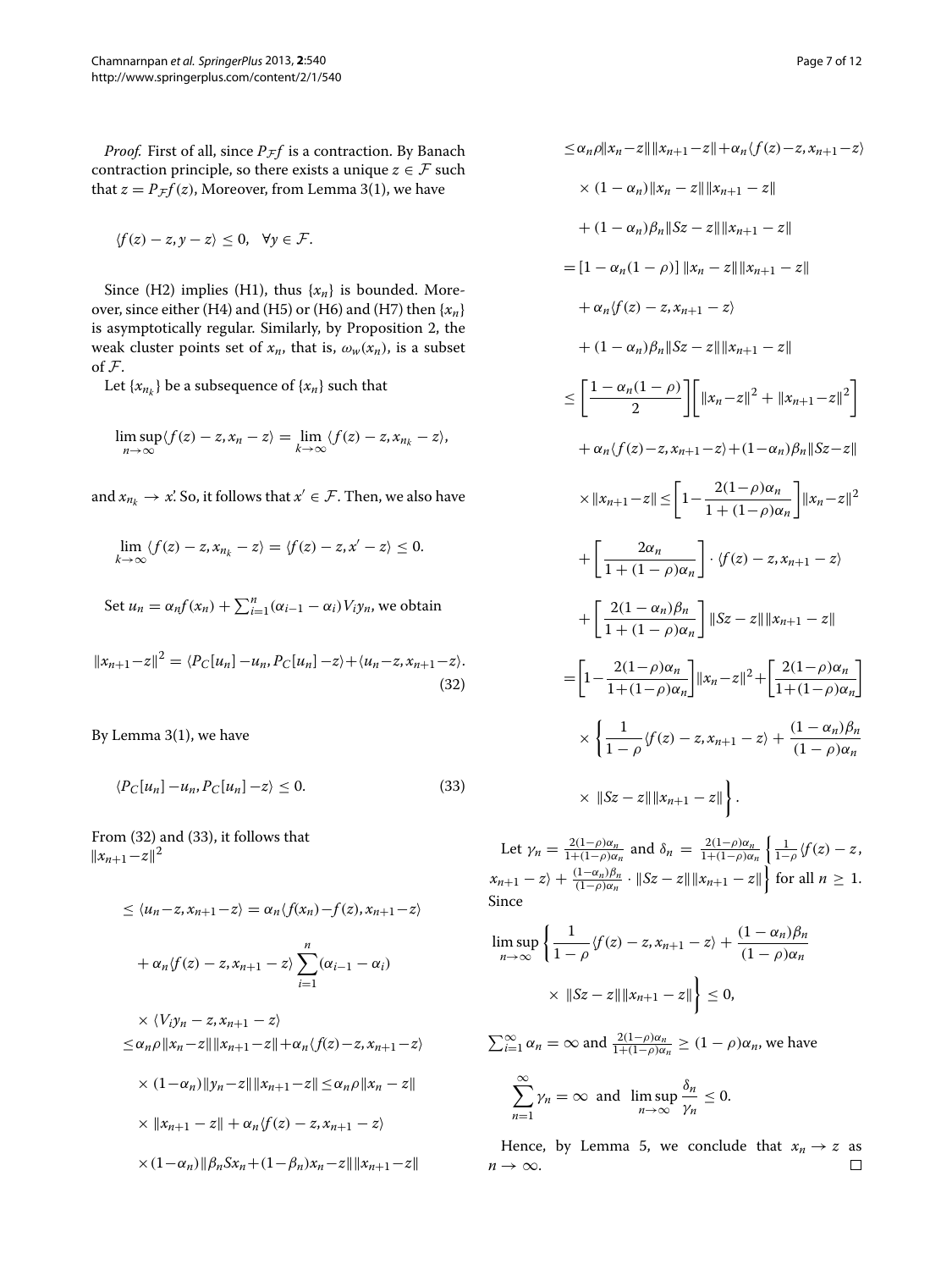**Remark 1.** In the iterative scheme [\(30\)](#page-5-1), if we set  $f \equiv 0$ , then we get  $x_n \to z = P_{\mathcal{F}} 0$ . In this case, from [\(31\)](#page-5-2), it follows that

$$
\langle z, z-x\rangle \leq 0, \quad \forall x \in \mathcal{F}.
$$

That is

$$
||z||^2 \le \langle z, x \rangle \le ||z|| ||x||, \quad \forall x \in \mathcal{F}.
$$

Therefore, the point  $z$  is the unique solution to the following quadratic minimization problem:

$$
z = arg \min_{x \in \mathcal{F}} \|x\|^2.
$$

By changing the restrictions on parameters in Theorem [1,](#page-5-3) we obtain the following results.

<span id="page-7-3"></span>**Theorem 2.** *Let C be a nonempty closed and convex subset of a real Hilbert space H. Let*  $f: C \rightarrow H$  *be a*  $\rho$ *contraction mapping,*  $S: C \to C$  *be a nonexpansive map* $p$ ing and  $\{T_i\}_{i=1}^\infty : C \to C$  be a countable family of  $k_i$ -strict  $p$ *seudo-contraction mappings and*  $\mathcal{F} = \bigcap_{i=1}^{\infty} F(T_i) \neq$ ∅*. Let α*<sup>0</sup> = 1*, and x*<sup>1</sup> ∈ *C and define the sequence* {*xn*} *by*

<span id="page-7-2"></span>
$$
\begin{cases}\ny_n = P_C[\beta_n S x_n + (1 - \beta_n) x_n] = \beta_n S x_n + (1 - \beta_n) x_n \\
x_{n+1} = P_C[\alpha_n f(x_n) + \sum_{i=1}^n (\alpha_{i-1} - \alpha_i) V_i y_n], \quad \forall n \ge 1 \\
(34)\n\end{cases}
$$

*where*  $\{\alpha_n\}$   $\subset$   $(0, 1)$  *and*  $\{\alpha_n\}$  *is a strictly decreasing sequence,*  $V_i = k_i I + (1 - k_i) T_i$ ,  $\{\beta_n\} \subset (0, 1)$ *and*  $\{\alpha_n\}$  *and*  $\{\beta_n\}$  *are sequences satisfying the conditions* (*H2*) with  $\tau \in (0, \infty)$ *,* (*H3*)*,* (*H8*) and (*H9*)*. Then the sequence* {*xn*} *converges strongly to a point x*<sup>∗</sup> ∈ F*, which is the unique solution of the variational inequality:*

$$
\langle \frac{1}{\tau}(I-f)x^* + (I-S)x^*, x - x^* \rangle \ge 0, \quad \forall x \in \mathcal{F}. \tag{35}
$$

*Proof.* First, we shows that [\(49\)](#page-10-6) has the unique solution. Let  $x'$  and  $x^*$  be two solutions. Then, since  $x'$  is solution, for  $y = x^*$  one has

<span id="page-7-0"></span>
$$
\langle (I-f)x', x'-x^* \rangle \le \tau \langle (I-S)x', x^* - x' \rangle \tag{36}
$$

<span id="page-7-1"></span>and

$$
\langle (I-f)x^*, x^* - x' \rangle \le \tau \langle (I-S)x^*, x' - x^* \rangle. \tag{37}
$$

Adding [\(36\)](#page-7-0) and [\(37\)](#page-7-1), we obtain

$$
(1 - \rho) \|x' - x^*\|^2 \le \langle (I - f)x' - (I - f)x^*, x' - x^* \rangle
$$
  

$$
\le -\rho \langle (I - S)x' - (I - S)x^*, x' - x^* \rangle \le 0
$$

so  $x' = x^*$ . Also now the condition (H2) with  $0 < \tau < \infty$ implies (H1) so the sequence  $\{x_n\}$  is bounded. Moreover, since (H8) implies (H6) and (H7), then  $\{x_n\}$  is asymptotically regular. Similarly, by Proposition [2,](#page-3-3) the weak cluster points set of  $x_n$ , i.e.,  $\omega_w(x_n)$ , is a subset of F.

From (20)-(24), we observe that

$$
\frac{\|x_{n+1} - x_n\|}{\beta_n} \le \frac{\|u_n - u_{n-1}\|}{\beta_n} \le [1 - (1 - \rho))\alpha_n] \frac{\|x_n - x_{n-1}\|}{\beta_n} \n+ M \left[ \frac{|\alpha_n - \alpha_{n-1}|}{\beta_n} + \frac{|\beta_n - \beta_{n-1}|}{\beta_n} \right] \n= [1 - (1 - \rho))\alpha_n] \frac{\|x_n - x_{n-1}\|}{\beta_{n-1}} \n+ [1 - (1 - \rho))\alpha_n] \left\|x_n - x_{n-1}\right\| \left[\frac{1}{\beta_n} v - \frac{1}{\beta_{n-1}}\right] \n+ M \left[ \frac{|\alpha_n - \alpha_{n-1}|}{\beta_n} + \frac{|\beta_n - \beta_{n-1}|}{\beta_n} \right] \n\le [1 - (1 - \rho))\alpha_n] \frac{\|x_n - x_{n-1}\|}{\beta_{n-1}} \n+ M \left[ \frac{|\alpha_n - \alpha_{n-1}|}{\beta_n} + \frac{|\beta_n - \beta_{n-1}|}{\beta_n} \right] \n+ M \left[ \frac{|\alpha_n - \alpha_{n-1}|}{\beta_n} + \frac{|\beta_n - \beta_{n-1}|}{\beta_n} \right] \n\le [1 - (1 - \rho))\alpha_n] \frac{\|x_n - x_{n-1}\|}{\beta_{n-1}} + \alpha_n K \|x_n - x_{n-1}\| \n+ M \left[ \frac{|\alpha_n - \alpha_{n-1}|}{\beta_n} + \frac{|\beta_n - \beta_{n-1}|}{\beta_n} \right] \n\le [1 - (1 - \rho))\alpha_n] \frac{\|u_n - u_{n-1}\|}{\beta_{n-1}} + \alpha_n K \|x_n - x_{n-1}\| \n+ M \left[ \frac{|\alpha_n - \alpha_{n-1}|}{\beta_n} + \frac{|\beta_n - \beta_{n-1}|}{\beta_n} \right].
$$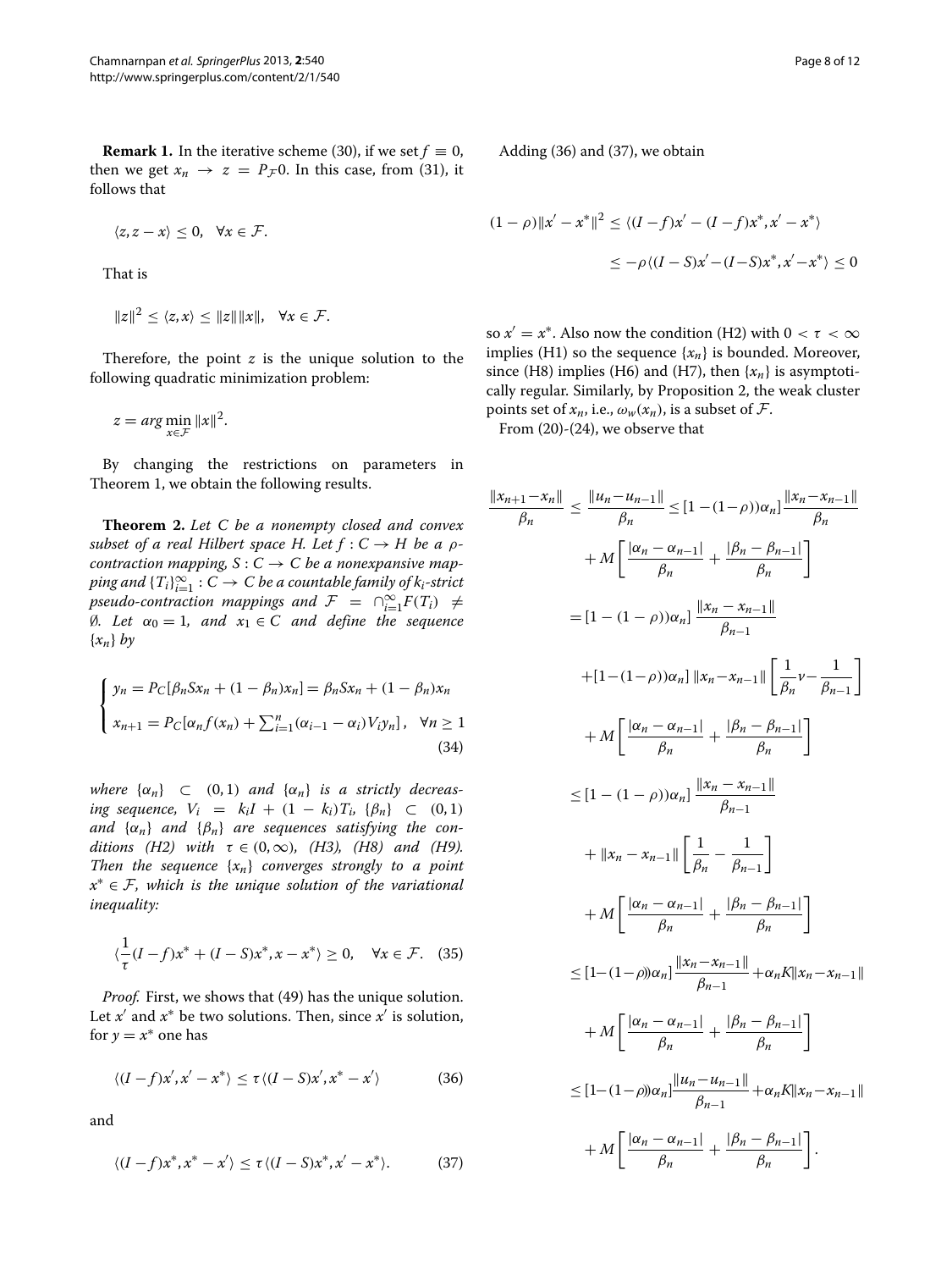Let  $\gamma_n = (1 - \rho)\alpha_n$  and  $\delta_n = \alpha_n K ||x_n - x_{n-1}|| +$  $M\left[\frac{|\alpha_n-\alpha_{n-1}|}{\beta_n}+\frac{|\beta_n-\beta_{n-1}|}{\beta_n}\right]$ . From condition (H3) and (H8), we have

$$
\sum_{i=1}^{\infty} \gamma_n = \infty \quad \text{and} \quad \lim_{n \to \infty} \frac{\delta_n}{\gamma_n} = 0.
$$

By Lemma [5,](#page-2-1) we obtain

$$
\lim_{n \to \infty} \frac{\|x_{n+1} - x_n\|}{\beta_n} = 0,
$$
  

$$
\lim_{n \to \infty} \frac{\|u_{n+1} - u_n\|}{\beta_n} = \lim_{n \to \infty} \frac{\|u_{n+1} - u_n\|}{\alpha_n} = 0.
$$

From [\(34\)](#page-7-2), we have

$$
x_n - x_{n-1} = (1 - \alpha_n)x_n - \left[ P_C[u_n] - u_n + \alpha_n f(x_n) + \sum_{i=1}^n (\alpha_{i-1} - \alpha_i)(V_i y_n - y_n) + (1 - \alpha_n) y_n \right]
$$
  
=  $(1 - \alpha_n) \beta_n (x_n - Sx_n) + (u_n - P_C[u_n]) + \sum_{i=1}^n (\alpha_{i-1} - \alpha_i)(y_n - V_i y_n) + \alpha_n (x_n - f(x_n)).$ 

It follows that

$$
\frac{x_n - x_{n-1}}{(1 - \alpha_n)\beta_n} = (x_n - Sx_n) + \frac{1}{(1 - \alpha_n)\beta_n}(u_n - P_C[u_n]) + \frac{1}{(1 - \alpha_n)\beta_n} \sum_{i=1}^n (\alpha_{i-1} - \alpha_i)(y_n - V_i y_n) + \frac{\alpha_n}{(1 - \alpha_n)\beta_n}(x_n - f(x_n)).
$$

Let  $v_n = \frac{x_n - x_{n-1}}{(1 - \alpha_n)\beta_n}$ . For all  $z \in \mathcal{F} = \bigcap_{i=1}^{\infty} F(T_i) =$  $\bigcap_{i=1}^{\infty} F(V_i)$ , we get

$$
\langle v_n, x_n - z \rangle = \frac{1}{(1 - \alpha_n)\beta_n} \langle u_n - P_C[u_n], P_C[u_{n-1}] - z \rangle
$$
  
+ 
$$
\frac{\alpha_n}{(1 - \alpha_n)\beta_n} \langle (I - f)x_n, x_n - z \rangle
$$
  
+ 
$$
\langle x_n - Sx_n, x_n - z \rangle + \frac{1}{(1 - \alpha_n)\beta_n}
$$
  

$$
\sum_{i=1}^n (\alpha_{i-1} - \alpha_i) \langle y_n - V_i y_n, x_n - z \rangle.
$$
 (38)

By Lemma [4,](#page-2-3) we have

$$
\langle x_n - Sx_n, x_n - z \rangle = \langle (I - S)x_n - (I - S)z, x_n - z \rangle
$$

$$
+ \langle (I - S)z, x_n - z \rangle \ge \langle (I - S)z, x_n - z \rangle,
$$
(39)

$$
\langle (I - f)x_n, x_n - z \rangle = \langle (I - f)x_n - (I - f)z, x_n - z \rangle
$$

$$
+ \langle (I - f)z, x_n - z \rangle \ge (1 - \rho) \|x_n - z\|^2
$$

$$
+ \langle (I - f)z, x_n - z \rangle \tag{40}
$$

and

$$
\langle y_n - V_i y_n, x_n - z \rangle = \langle (I - V_i) y_n - (I - V_i) z, x_n - y_n \rangle
$$

$$
+ \langle (I - V_i) y_n - (I - V_i) z, y_n - z \rangle
$$

$$
\geq \langle (I - V_i) y_n - (I - V_i) z, x_n - y_n \rangle
$$

$$
= \beta_n \langle (I - V_i) y_n, x_n - S x_n \rangle, \quad \forall i \geq 1.
$$
(41)

By Lemma [3\(](#page-2-2)1), we obtain

$$
\langle u_n - P_C[u_n], P_C[u_{n-1}] - z \rangle
$$
  
=  $\langle u_n - P_C[u_n], P_C[u_{n-1}] - P_C[u_n] \rangle$   
+  $\langle u_n - P_C[u_n], P_C[u_n] - z \rangle$   
 $\geq \langle u_n - P_C[u_n], P_C[u_{n-1}] - P_C[u_n] \rangle.$  (42)

<span id="page-8-1"></span>Now, from [\(38\)](#page-8-0)-[\(42\)](#page-8-1), it follows that

$$
||x_n - z||^2 \le \frac{(1 - \alpha_n)\beta_n}{(1 - \rho)\alpha_n} [ \langle v_n, x_n - z \rangle - \langle (I - S)z, x_n - z \rangle ]
$$
  
+ 
$$
\frac{||u_{n-1} - u_n||}{(1 - \rho)\alpha_n} ||u_n - P_C[u_n] ||
$$
  
- 
$$
\frac{1}{1 - \rho} \langle (I - f)z, x_n - z \rangle - \frac{\beta_n}{(1 - \rho)\alpha_n}
$$
  

$$
\sum_{i=1}^n (\alpha_{i-1} - \alpha_i) \langle (I - V_i) y_n, x_n - Sx_n \rangle, \qquad (43)
$$

<span id="page-8-0"></span>since  $v_n \to 0$  and  $(I - V_i)y_n \to 0$ , as  $n \to \infty$ , then every weak cluster point of {*xn*} is also a strong cluster point. By Proposition [2,](#page-3-3)  $\{x_n\}$  is bounded, thus there exists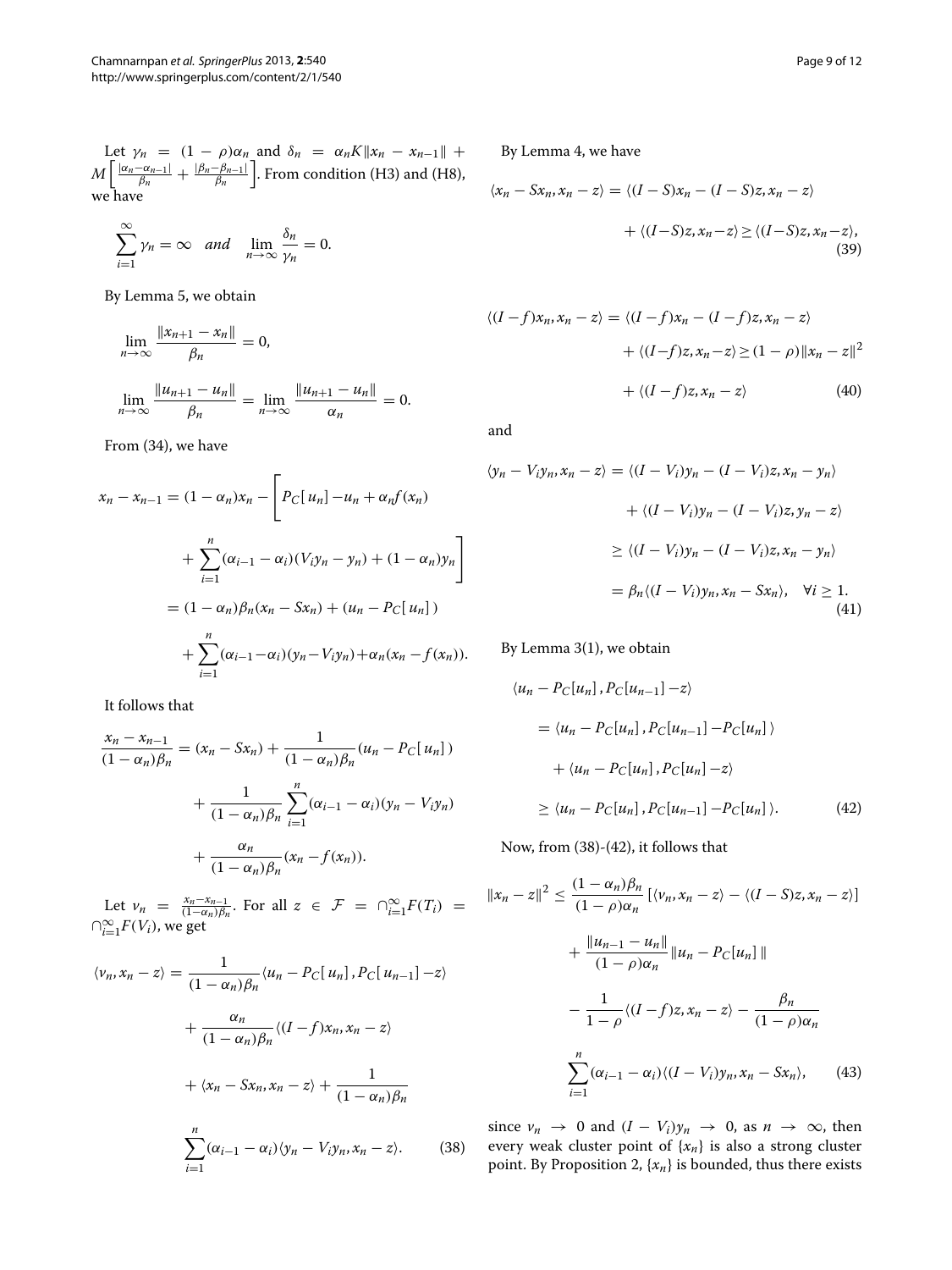a subsequence  $\{x_{n_k}\}$  converging to  $x^*$ . For all  $z \in \mathcal{F}$  by [\(38\)](#page-8-0), we compute

$$
\langle (I-f)x_{n_k}, x_{n_k} - z \rangle = \frac{(1 - \alpha_{n_k})\beta_{n_k}}{\alpha_{n_k}} \langle v_{n_k}, x_{n_k} - z \rangle
$$
  
\n
$$
- \frac{1}{\alpha_{n_k}} \langle u_{n_k} - P_C[u_{n_k}], P_C[u_{n_k-1}] - z \rangle
$$
  
\n
$$
- \frac{(1 - \alpha_{n_k})\beta_{n_k}}{\alpha_{n_k}} \langle x_{n_k} - Sx_{n_k}, x_{n_k} - z \rangle
$$
  
\n
$$
- \frac{1}{(\alpha_{n_k}} \sum_{i=1}^{n_k} (\alpha_{i-1} - \alpha_i)
$$
  
\n
$$
\times \langle y_{n_k} - V_i y_{n_k}, x_{n_k} - z \rangle
$$
  
\n
$$
\leq \frac{(1 - \alpha_{n_k})\beta_{n_k}}{\alpha_{n_k}} \langle v_{n_k}, x_{n_k} - z \rangle - \frac{\beta_{n_k}}{(\alpha_{n_k})}
$$
  
\n
$$
\sum_{i=1}^{n_k} (\alpha_{i-1} - \alpha_i \langle (I - V_i) y_{n_k}, x_{n_k} - Sx_{n_k} \rangle
$$
  
\n
$$
- \frac{1}{\alpha_{n_k}} ||u_{n_k-1} - u_{n_k}|| ||u_{n_k} - P_C[u_{n_k}]]||
$$
  
\n
$$
- \frac{(1 - \alpha_{n_k})\beta_{n_k}}{\alpha_{n_k}} \langle (I - S)z, x_{n_k} - z \rangle.
$$
  
\n(44)

Since  $v_n$  → 0,  $(I - V_i)y_n$  → 0 for all  $i \ge 1$ , and  $||u_n$  $u_{n-1}$ / $\alpha_n \to 0$ , letting  $k \to \infty$  in [\(44\)](#page-9-0), we obtain

 $\langle (I-f)x^*, x^* - z \rangle \leq -\tau \langle (I-S)z, x^* - z \rangle, \quad \forall z \in \mathcal{F}.$ 

Since [\(49\)](#page-10-6) has the unique solution, it follows that  $\omega_w(x_n) = \{x^*\}\$ . Since every weak cluster point of  $\{x_n\}$  is also a strong cluster point, we conclude that  $x_n \to x^*$  as  $n \rightarrow \infty$ . This completes the proof.

If we take  $T_i = T$ , for all  $i \geq 1$ , where  $T : C \rightarrow C$  is a *k*-strict pseudo-contraction mapping in Theorem [1,](#page-5-3) then we get the following result:  $\Box$ 

<span id="page-9-1"></span>**Corollary 2.** *Let C be a nonempty closed and convex subset of a real Hilbert space H. Let*  $f : C \rightarrow H$  *be a ρ-contraction mapping, S* : *C* → *H be a nonexpansive mapping and*  $T: C \to C$  *be a k-strict pseudo-contraction mapping such that*  $F(T) \neq \emptyset$ *. Let*  $x_1 \in C$  *and define the sequence* {*xn*} *by*

$$
\begin{cases}\ny_n = P_C[\beta_n S x_n + (1 - \beta_n) x_n], \\
x_{n+1} = P_C[\alpha_n f(x_n) + (1 - \alpha_n) V y_n], \quad \forall n \ge 1,\n\end{cases}
$$
\n(45)

*where*  $V = kI + (1 - k)T$ , { $α<sub>n</sub>$ } ⊂ (0, 1) *and* { $β<sub>n</sub>$ } ⊂ (0, 1) *are sequences satisfying the conditions (H2) with*  $\tau = 0$ *,*  *(H3), either (H4) and (H5), or (H6) and (H7). Then the sequence*  $\{x_n\}$  *converges strongly to a point*  $z \in F(T)$ *, which is the unique solution of the variational inequality:*

$$
\langle (I-f)z, x-z \rangle \ge 0, \quad \forall x \in F(T).
$$

Taking  $k_i = 0$ , for all  $i \geq 1$  in Theorem [1,](#page-5-3) then we get the following result:

**Corollary 3.** *Let C be a nonempty closed and convex subset of a real Hilbert space H. Let*  $f : C \rightarrow H$  *be a ρ-contraction mapping, S* : *C* → *H be a nonexpansive*  $m$ apping and  $\{T_i\}_{i=1}^{\infty} : C \to C$  be a countable family of *nonexpansive mappings and*  $\mathcal{F} = \bigcap_{i=1}^{\infty} F(T_i) \neq \emptyset$ . Let  $\alpha_0 = 1, x_1 \in C$  *and define the sequence*  $\{x_n\}$  *by* 

$$
\begin{cases}\n y_n = P_C[\beta_n S x_n + (1 - \beta_n) x_n], \\
 x_{n+1} = P_C[\alpha_n f(x_n) + \sum_{i=1}^n (\alpha_{i-1} - \alpha_i) T_i y_n], \quad \forall n \ge 1,\n\end{cases}
$$
\n(46)

*where*  $\{\alpha_n\} \subset (0,1)$  *and*  $\{\alpha_n\}$  *is a strictly decreasing sequence,*  $\{\beta_n\} \subset (0,1)$  *and*  $\{\alpha_n\}$  *and*  $\{\beta_n\}$  *are sequences satisfying the conditions (H2) with*  $\tau = 0$ , (H3), either *(H4) and (H5), or (H6) and (H7). Then the sequence*  $\{x_n\}$ *converges strongly to a point*  $z \in \mathcal{F}$ *, which is the unique solution of the variational inequality:*

<span id="page-9-0"></span>
$$
\langle (I-f)z, x-z \rangle \geq 0, \quad \forall x \in \mathcal{F}.
$$

If we take  $k = 0$  in Corollary [2,](#page-9-1) then we get the following result:

**Corollary 4.** *Let C be a nonempty closed and convex subset of a real Hilbert space H. Let*  $f : C \rightarrow H$  *be a ρ-contraction mapping, S* : *C* → *H be a nonexpansive mapping and*  $T: C \to C$  *be a nonexpansive mapping such that*  $F(T) \neq \emptyset$ *. Let*  $x_1 \in C$  *and define the sequence*  $\{x_n\}$  *by* 

$$
\begin{cases}\n y_n = P_C[\beta_n S x_n + (1 - \beta_n) x_n], \\
 x_{n+1} = P_C[\alpha_n f(x_n) + (1 - \alpha_n) T y_n], \quad \forall n \ge 1,\n\end{cases}
$$
\n(47)

*where*  $\{\alpha_n\} \subset (0,1), \{\beta_n\} \subset (0,1)$  *and*  $\{\alpha_n\}$  *and*  $\{\beta_n\}$  *are sequences satisfying the conditions (H2) with*  $\tau = 0$ , (H3), *either (H4) and (H5), or (H6) and (H7). Then the sequence*  ${x_n}$  *converges strongly to a point*  $z \in F(T)$ *, which is the unique solution of the variational inequality:*

$$
\langle (I-f)z, x-z \rangle \ge 0, \quad \forall x \in F(T).
$$

*If we take*  $T_i = T$ *, for all*  $i \geq 1$ *, where*  $T : C \rightarrow C$  *is a k-strict pseudo-contraction mapping in Theorem [2,](#page-7-3) then we obtain the following result:*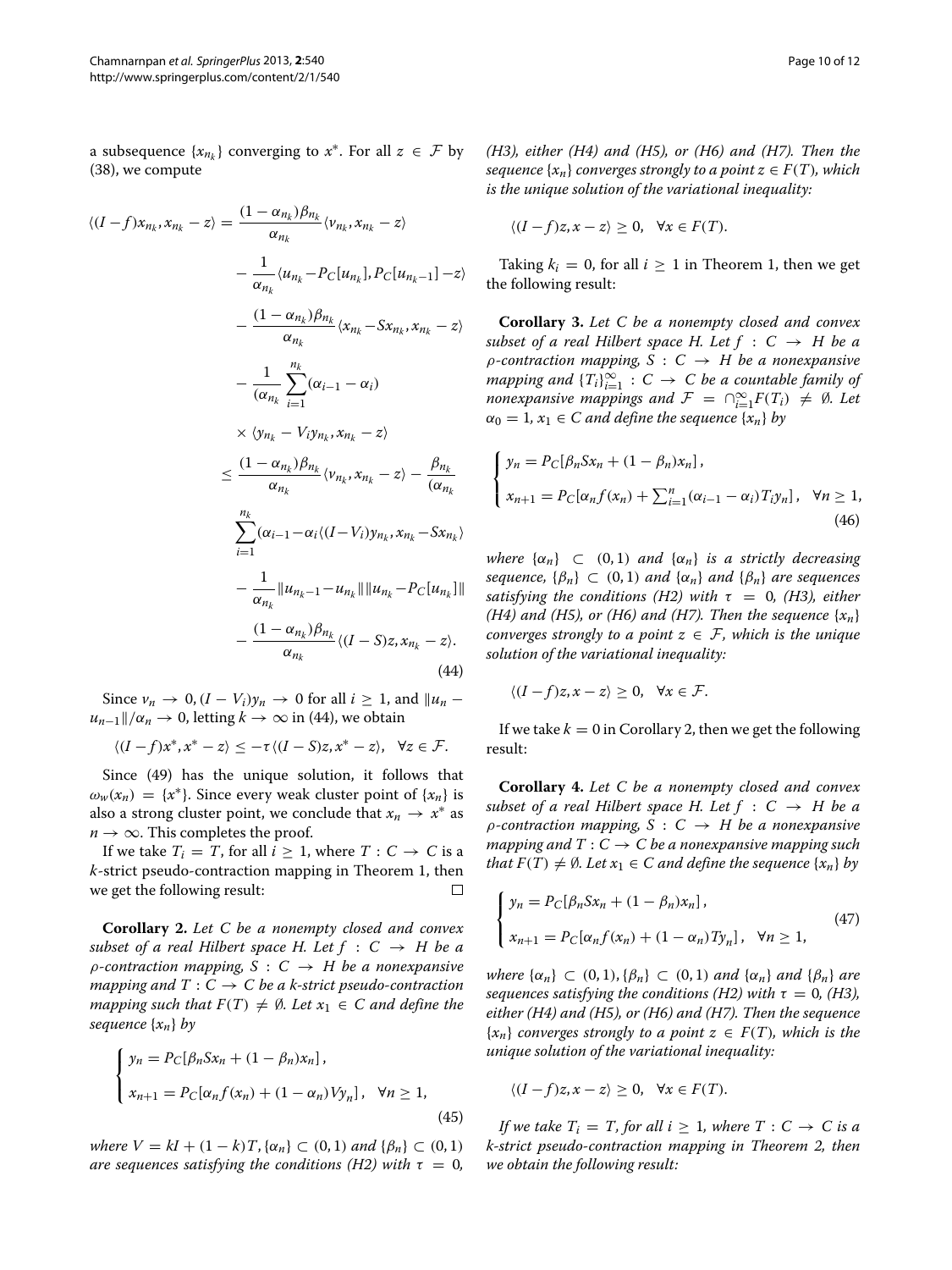<span id="page-10-7"></span>**Corollary 5.** *Let C be a nonempty closed and convex subset of a real Hilbert space H. Let*  $f : C \rightarrow H$  *be a ρ-contraction mapping, S* : *C* → *C be a nonexpansive mapping and*  $T: C \rightarrow C$  *be a k-strict pseudo-contraction mapping and*  $\mathcal{F} = F(T) \neq \emptyset$ . Let  $x_1 \in C$  and define the *sequence* {*xn*} *by*

$$
\begin{cases}\n y_n = \beta_n S x_n + (1 - \beta_n) x_n, \\
 x_{n+1} = P_C[\alpha_n f(x_n) + (1 - \alpha_n) V y_n], \quad \forall n \ge 1,\n\end{cases}
$$
\n(48)

*where*  $V = kI + (1 - k)T$ , { $α<sub>n</sub>$ } ⊂ (0, 1)*,* { $β<sub>n</sub>$ } ⊂ (0, 1*) and* {*αn*} *and* {*βn*} *are sequences satisfying the conditions (H2) with*  $\tau \in (0, \infty)$ *, (H3), (H8) and (H9). Then the sequence* {*xn*} *converges strongly to a point x*<sup>∗</sup> ∈ F*, which is the unique solution of the variational inequality:*

$$
\langle \frac{1}{\tau}(I-f)x^* + (I-S)x^*, x - x^* \rangle \ge 0, \quad \forall x \in \mathcal{F}. \tag{49}
$$

If we take  $k_i = 0$ , for all  $i \geq 1$  in Theorem [2,](#page-7-3) then we get the following result:

**Corollary 6.** *Let C be a nonempty closed and convex subset of a real Hilbert space H. Let*  $f : C \rightarrow H$  *be a ρ-contraction mapping, S* : *C* → *C be a nonexpansive mapping and*  ${T_i}_{i=1}^{\infty}$  :  $C \rightarrow C$  *be a countable family of nonexpansive mappings and*  $\mathcal{F} = \bigcap_{i=1}^{\infty} F(T_i) \neq \emptyset$ . Let  $\alpha_0 = 1, x_1 \in C$  *and define the sequence*  $\{x_n\}$  *by* 

$$
\begin{cases}\ny_n = \beta_n S x_n + (1 - \beta_n) x_n, \\
x_{n+1} = P_C[\alpha_n f(x_n) + \sum_{i=1}^n (\alpha_{i-1} - \alpha_i) T_i y_n], \quad \forall n \ge 1,\n\end{cases}
$$
\n(50)

*where*  $\{\alpha_n\}$   $\subset$   $(0, 1)$  *and*  $\{\alpha_n\}$  *is a strictly decreasing sequence,*  $\{\beta_n\} \subset (0, 1)$  *and*  $\{\alpha_n\}$  *and*  $\{\beta_n\}$  *are sequences satisfying the conditions (H2) with*  $\tau \in (0, \infty)$ *, (H3)*, *(H8) and (H9). Then the sequence* {*xn*} *converges strongly to a point x*<sup>∗</sup> ∈ F*, which is the unique solution of the variational inequality:*

$$
\langle \frac{1}{\tau}(I-f)x^* + (I-S)x^*, x - x^* \rangle \ge 0, \quad \forall x \in \mathcal{F}. \tag{51}
$$

If  $k = 0$  in Corollary [5,](#page-10-7) then we get the following Corollary:

**Corollary 7.** *Let C be a nonempty closed and convex subset of a real Hilbert space H. Let*  $f : C \rightarrow H$  *be a*  $\rho$ *-contraction mapping, S, T* :  $C \rightarrow C$  *be nonexpansive* 

*mappings and*  $\mathcal{F} = F(T) \neq \emptyset$ *. Let*  $x_1 \in C$  *and define the sequence* {*xn*} *by*

$$
\begin{cases}\n y_n = \beta_n S x_n + (1 - \beta_n) x_n, \\
 x_{n+1} = P_C[\alpha_n f(x_n) + (1 - \alpha_n) T y_n], \quad \forall n \ge 1,\n\end{cases}
$$
\n(52)

*where*  $\{\alpha_n\} \subset (0, 1), \{\beta_n\} \subset (0, 1)$  *and*  $\{\alpha_n\}$  *and*  $\{\beta_n\}$  *are sequences satisfying the conditions (H2) with*  $\tau \in (0, \infty)$ *, (H3), (H8) and (H9). Then the sequence* {*xn*} *converges strongly to a point x*<sup>∗</sup> ∈ F*, which is the unique solution of the variational inequality:*

$$
\langle \frac{1}{\tau}(I-f)x^* + (I-S)x^*, x - x^* \rangle \ge 0, \quad \forall x \in \mathcal{F}.
$$
 (53)

<span id="page-10-6"></span>**Remark 2.** Prototypes for the iterative parameters are, for example,  $\alpha_n = n^{-\theta}$  and  $\beta_n = n^{-\omega}$  (with  $\theta, \omega > 0$ ). Since  $|\alpha_n - \alpha_{n-1}| \approx n^{-\theta}$  and  $|\beta_n - \beta_{n-1}| \approx n^{-\omega}$ , it is not difficult to prove that *(H8)* is satisfied for  $0 < \theta$ ,  $\omega < 1$  and *(H9)* is satisfied if  $\theta + \omega \leq 1$ .

**Remark 3.** Theorem [1](#page-5-3) and Theorem [2](#page-7-3) extend and improve the result of Gu et al. [\(2011\)](#page-11-8) from the countable family of nonexpansive mappings to more general the countable family of strictly pseudo contraction mappings.

#### **Competing interests**

The authors declare that they have no competing interests.

#### **Authors' contributions**

All authors contributed equally and significantly in writing this paper. All authors read and approved the final manuscript.

### **Acknowledgements**

The authors would like to thank the Higher Education Research Promotion and National Research University Project of Thailand's Office of the Higher Education Commission for financial support (under NRU-CSEC Project no. 56000508).

## **Author details**

<sup>1</sup> Department of Mathematics, Faculty of Science, King Mongkut's University of Technology Thonburi (KMUTT), 126 Pracha Uthit Road, Bang Mod, Thrung Khru, Bangkok 10140, Thailand. <sup>2</sup>Department of Mathematics and Statistics, Faculty of Science, Valaya Alongkorn Rajabhat University under the Royal Patronage, Pahonyotin Road, Pathumtani 13180, Thailand.

#### Received: 29 July 2013 Accepted: 19 September 2013 Published: 17 October 2013

#### **References**

- <span id="page-10-0"></span>Acedo GL, Xu HK (2007) Iterative methods for strictly pseudo-contractions in hilbert space. Nonlinear Anal 67:2258–2271
- <span id="page-10-2"></span>Baiocchi C, Capelo A (1984) Variational and quasivariational inequalities: applications to free boundary problems. A Wiley-Interscience Publication, New York
- <span id="page-10-5"></span>Browder FE (1976) Nonlinear operators and nonlinear equations of evolution in banach spaces. Proc Symposia in Pure Math 18:78–81
- <span id="page-10-1"></span>Cho YJ, Kang SM, Qin X (2009) Some results on k-strictly pseudo-contractive mappings in hilbert spaces. Nonlinear Anal 70:1956–1964
- <span id="page-10-4"></span>Cianciaruso F, Marino G, muglia L, Yao Y (2009) On a two-steps algorithm for hierarchical fixed point problems and variational inequalities. J Inequalities and Applications 2009:13
- <span id="page-10-3"></span>Giannessi F, Maugeri A (1995) Variational inequalities and network equilibrium problems. Plenum Press, New York